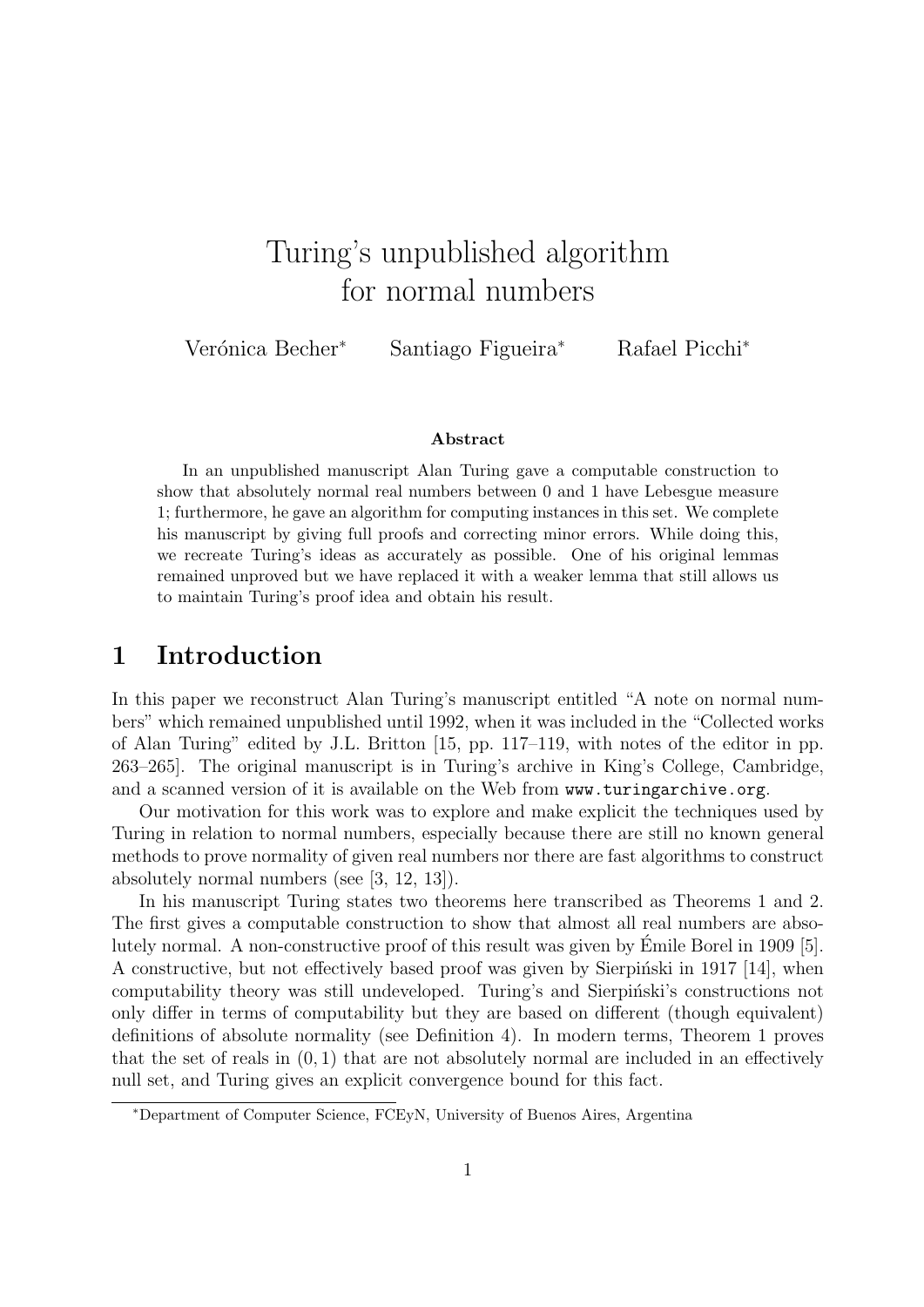We denote with  $\mu(A)$  the Lebesgue measure of a set  $A \subseteq \mathbb{R}$  and  $\mathcal{P}(A)$  is the power set of A.

Theorem 1 (Turing's first theorem). There is a computable function  $c : \mathbb{N} \times \mathbb{N} \rightarrow \mathcal{P}((0,1))$  such that

- 1.  $c(k, n)$  is a finite union of intervals with rational endpoints;
- 2.  $c(k, n+1) \subseteq c(k, n)$ ;
- 3.  $\mu(c(k, n)) > 1 1/k$ .

and for each k,  $E(k) = \bigcap_n c(k,n)$  has measure  $1-1/k$  and consists entirely of absolutely normal reals.

The function c is computable in the sense that given k and n we can compute  $a_1 < b_1 <$  $a_2 < b_2 < \cdots < a_m < b_m$  (m depending on k and n) such that  $a_i, b_i$  are rationals in  $(0, 1)$ and  $c(k, n) = (a_1, b_1) \cup \cdots \cup (a_m, b_m)$ .<sup>1</sup>

Our proof of Theorem 1 is indeed a completion of Turing's. But one of his original lemmas, a constructive version of the Strong Law of Large Numbers (see Lemma 7), remained unproved. We substituted it with a weaker version (Lemma 8) that still allows to preserve Turing's proof idea and obtain his result.

Turing's second theorem gives an affirmative answer to the then outstanding question of whether there are computable normal numbers.

**Theorem 2** (Turing's second theorem). There is an algorithm that, given  $k \in \mathbb{N}$  and an infinite sequence  $\theta \in \{0,1\}^{\infty}$ , produces an absolutely normal real number  $\alpha \in (0,1)$  in the scale of 2. For a fixed k these numbers  $\alpha$  form a set of Lebesgue measure at least  $1 - 2/k$ , and so that the first n digits of  $\theta$  determine  $\alpha$  to within  $2^{-n}$ .

The proof of Theorem 2 follows from the observation that there is a computable real outside the effectively null set constructed in Theorem 1, and Turing gives an explicit algorithm to compute such a number. Although Turing's strategy is mainly correct<sup>2</sup>, a literal interpretation would not lead to the stated aim. We reinforce Turing's inductive construction with a stronger inductive hypothesis, and provide the missing correctness proof.

Both, Turing's intended algorithm and our reconstruction of it, have an explicit convergence to normality (see Remark 23). The time complexity is double exponential in  $n$ , where n is the length of the initial segment of the real number  $\alpha \in (0,1)$  output by the algorithm on input  $n$  (see Remark 24).

Although nowadays it is known that there are absolutely normal numbers with lower complexity, they are still not feasible. A simple exponential complexity bound for computing an absolutely normal number follows from the work of Ambos-Spies, Terwjin and

<sup>&</sup>lt;sup>1</sup>Turing denotes this set by  $E_{c(k,n)}$ .

<sup>&</sup>lt;sup>2</sup>For a different appraisal on this point see in  $[15]$  the editor's note number 7 in page 119, elaborated in page 264.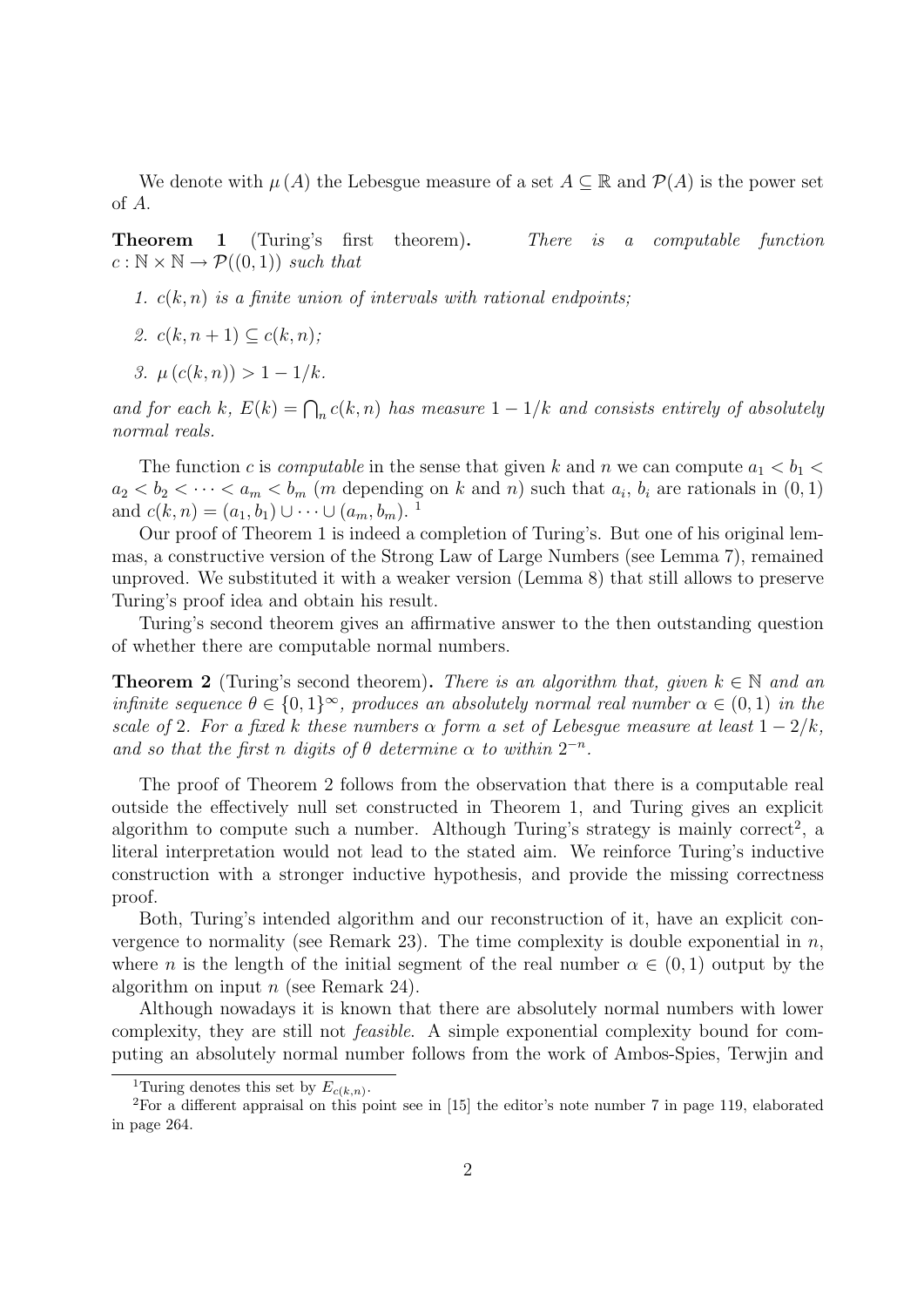Zheng [2] on reals that are random with respect to polynomial-time martingales (i.e., no polynomial-time computable martingale succeeds on such a real; for a survey see [1]). On the one hand, one can formulate a quadratic-time computable martingale which succeeds on all reals in  $[0, 1]$  that are not absolutely normal. Therefore, being  $n^2$ -computably random already implies being absolutely normal. On the other hand, they show that there exist *n*<sup>2</sup>-computably random sequences in  $E =$  Deterministic Time(2<sup>linear in *n*). Hence,</sup> one can conclude that there are absolutely normal numbers in E.

In a strong sense, the problem of giving concrete examples of absolutely normal numbers, raised by Borel in [5] as soon as he introduced the definition of normality, still remains open (see [12]). Existing examples are not fully satisfactory from a definitional perspective in the sense of Borel [7], because they are defined just by some construction, and we know no other singular properties of these numbers; we do not have any symbolic definition other than their construction method (which, as we said before, is still not feasible).

The problem of giving examples of numbers that are *normal to a given scale* has been more successfully tackled. There are fast algorithms to produce particular instances, having suitable analytic formulations in terms of series. For instance, Champernowne's number [8] and its generalization given by Copeland and Erdös [9], the Stoneham and the Korobov classes, and their recent generalization by Bailey and Crandall [3] in connection to pseudorandom generators.

For an account and references to existing work on normal numbers see Kuipers and Niederreiter [13], Harman's book [11] or his more recent article [12].

### 2 Definitions

Whenever possible, we keep the notation used by Turing. Let  $t$  be an integer greater than or equal to 2. The elements in  $\{0, \ldots, t-1\}$  are referred to as *digits in the scale of t.* A word in the scale of  $t$  is a finite sequence of digits in the scale of  $t$ . The set of all words of length r in the scale of t is denoted by  $\{0, \ldots, t-1\}^r$ . The length of a word w is denoted by |w|. The digits of a word w are denoted by  $w(i)$  for  $0 \leq i \leq |w|$ . A word  $\gamma$  occurs in a word w at position i,  $0 \leq i < |\gamma|$ , if  $w(i)$   $w(i+1)$  ...  $w(i+|\gamma|-1) = \gamma$ . A word  $\gamma$  occurs in w if it occurs at some position.

With  $\alpha$  and  $\alpha$  we denote the floor and ceiling of a real  $\alpha$ . For each real number  $\alpha$ we consider the unique fractional expansion in the scale of  $t$  of the form

$$
\alpha = \lfloor \alpha \rfloor + \sum_{n=1}^{\infty} a_n t^{-n}
$$

where the integers  $a_n$  are in  $\{0, \ldots, t-1\}$ , and  $a_n < t-1$  infinitely many times. this last condition over  $a_n$  is introduced to ensure a unique representation of very rational number.

We use  $#A$  for the number of elements of a set A.

**Definition 3.** Let  $\alpha$  be any real in  $(0, 1)$ . We denote by  $S(\alpha, t, \gamma, R)$  the number of occurrences of the word  $\gamma$  in the first R digits after the fractional point in the expansion of  $\alpha$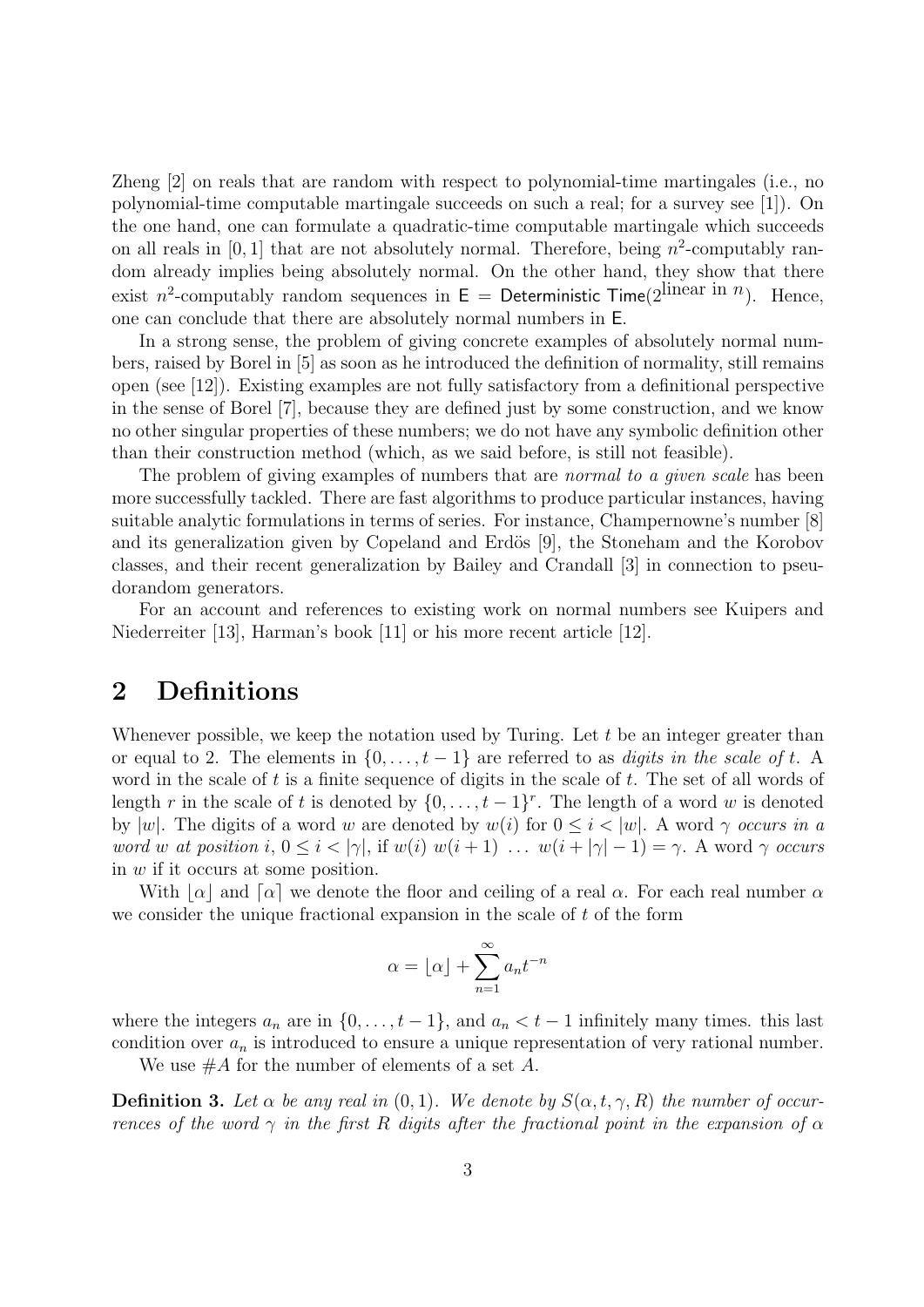written the scale of t:

$$
S(\alpha, t, \gamma, R) = \#\{i : \alpha(i) \alpha(i+1) \ldots \alpha(i+|\gamma|-1) = \gamma\}.
$$

Turing uses the following definition of normality given by Borel in [5, 6] as a characterizing property of absolutely normal numbers.

**Definition 4.**  $\alpha$  is normal in the scale of t if for every word  $\gamma$  in the scale of t,

$$
\lim_{R \to \infty} \frac{S(\alpha, t, \gamma, R)}{R} = \frac{1}{t^{|\gamma|}}.
$$

 $\alpha$  is absolutely normal if it is normal to every scale  $t > 2$ .

In [5] Borel defines normality of real numbers as follows:  $\alpha \in \mathbb{R}$  is *simply normal* in the scale of t if for every digit  $d \in \{0, \ldots, t-1\},\$ 

$$
\lim_{R \to \infty} \frac{S(\alpha, t, d, R)}{R} = \frac{1}{t}.
$$

 $\alpha$  is absolutely normal if it is simply normal to every scale  $t \geq 2$ . Based just on digits instead of words, this definition of absolute normality seems weaker than that in Definition 4. A nice proof of their equivalence can be read in Harman's book [11, Theorem 1.3, pp. 5–7].

Throughout this paper we will consistently use the following convention:

**Convention 5.**  $R \in \mathbb{N}$  will be used for denoting the length of prefixes after the fractional point; n will be a natural number, generally between 0 and R;  $t \in \mathbb{N}$ ,  $t > 2$  will denote a scale;  $\gamma$  will denote a word in the scale of t; r will be the length of  $\gamma$ ;  $\varepsilon \in \mathbb{R}$  will denote a (small) real used to bound certain deviations from expected values.

### 3 Turing's first theorem

Given  $k \in \mathbb{N}$  large enough, Turing gives a uniform method to construct a set  $E(k)$  of points in  $(0, 1)$  that are absolutely normal such that  $\mu(E(k)) = 1-1/k$ .  $E(k)$  is an infinite countable intersection of certain recursively defined sets of intervals  $c(k, n)$  containing the reals that are *candidates* to be absolutely normal. Given k and n, a real  $\alpha$  is in the set  $c(k, n)$  if the initial segment of the fractional expansion of  $\alpha$  of length R expressed in each scale up to  $T$ , every word with length up to  $L$  occurs the expected number of times plus or minus  $\epsilon R$ , where R, T, L, and  $\epsilon$  are computable functions of k and n (see Definitions 17 and 20). The sets  $c(k, n)$  are defined as a finite boolean combination of intervals with rational endpoints, and they are tailored to have Lebesgue measure equal to  $1 - 1/k + 1/(k+n)$ .

In Turing's manuscript, the proof that the sets  $c(k, n)$  have this desired measure depends on an unproved constructive version of the Strong Law of Large Numbers<sup>3</sup>, here transcribed

<sup>3</sup>There is a footnote in Turing's manuscript but no text for this footnote.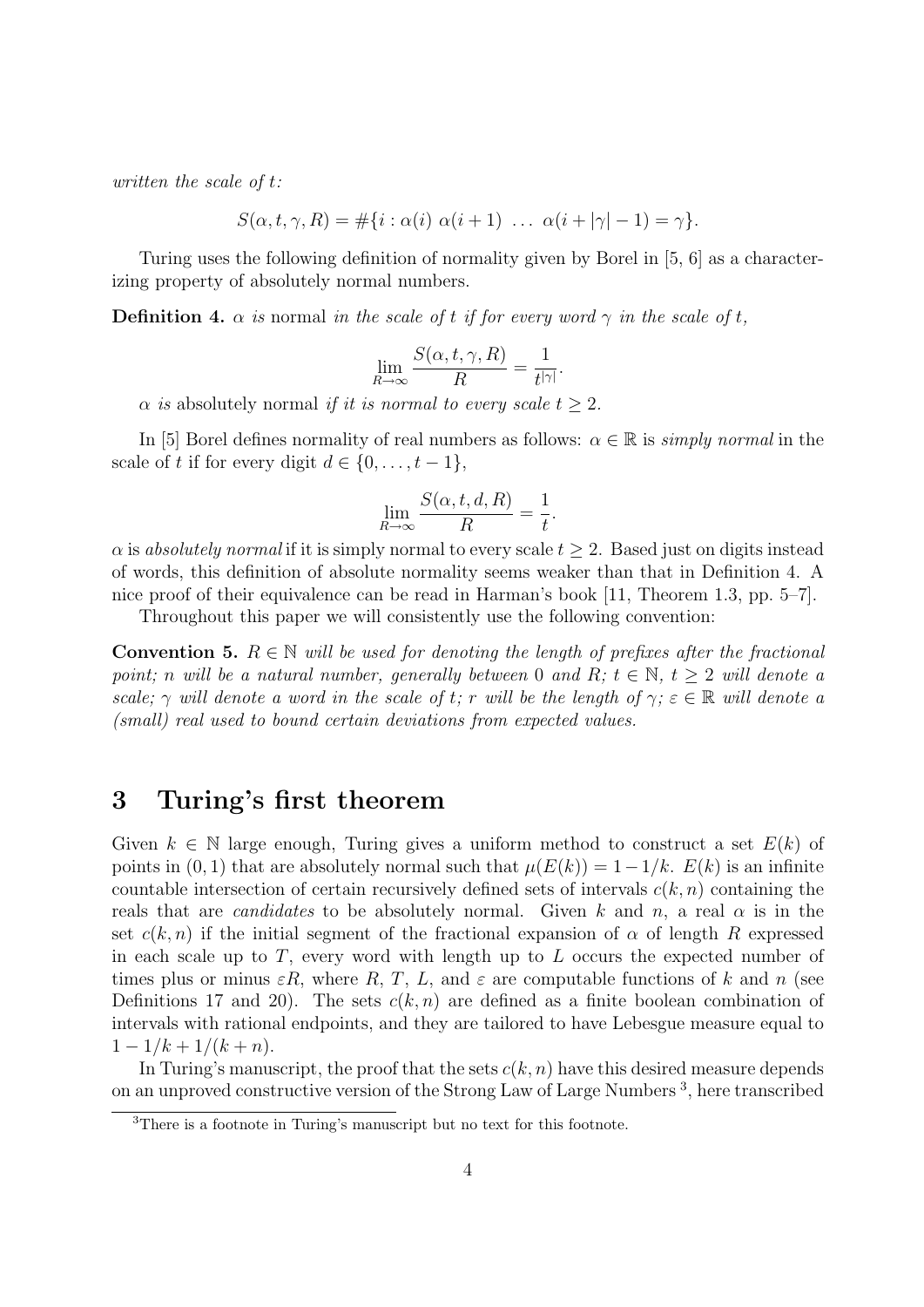as Turing's Unproved Lemma 7. This lemma gives an upper bound for the number of words of a given length for which a certain word occurs too often or too seldom. We have not been able to prove Turing's bound verbatim, but in Lemma 8 we provide an alternative bound, less sharp than Turing's but still allowing for the same construction. From his lemma Turing derives some bounds on the Lebesgue measure of some auxiliary sets of real numbers, necessary for his construction. In Propositions 14 and 16 we give our version of them.

#### 3.1 Unproved Turing's Lemma

**Definition 6.** Let  $t$ ,  $\gamma$  and  $r$  as in Convention 5.

- 1.  $S(w, \gamma)$  is the number of occurrences of  $\gamma$  in w;
- 2.  $P(t, \gamma, n, R) = \{w \in \{0, \ldots t-1\}^R : S(w, \gamma) = n\},\$

3. 
$$
N(t, \gamma, n, R) = \#P(t, \gamma, n, R).
$$

The symbolic expression of the function  $N$  is not a simple one because of the possible "overlapping" of different occurrences of  $\gamma$  when  $|\gamma| > 1$ ; for instance, the word  $\gamma = 00$ occurs once in 1100, twice in 1000 and three times in 0000. However, in any scale  $t$ , the symbolic expression for the function  $N$  considering the exact number of occurrences of a given *digit* is simple: The number of words of length R in the scale of t with exactly n occurrences of the *digit d* in assigned places is  $(t-1)^{R-n}$ . Hence, the number of words of length R in the scale of t with exactly n occurrences of the digit d in some place is

$$
N(t, d, n, R) = \binom{R}{n} (t-1)^{R-n} \tag{1}
$$

and of course

$$
\sum_{0 \le n \le R} N(n, d, n, R) = t^R. \tag{2}
$$

**Unproved Turing's Lemma 7.** Let t,  $\gamma$  and r be as in Convention 5, and let  $\delta \in \mathbb{R}$  be such that  $\delta^{\frac{t^r}{R}} < 0.3$ . Then,

$$
\sum_{|n-R/t^{r}|>\delta} N(t,\gamma,n,R) < 2t^{R}e^{-\frac{\delta^2t^{r}}{4R}}.
$$

The rest of the present section is devoted to prove Lemma 8, our substitution of the unproved Turing's Lemma 7. The auxiliary results, Lemmas 9 and 12, appear below in this section.

**Lemma 8.** Let t,  $\gamma$  and r be as in Convention 5 and let  $\varepsilon$  such that  $6/|R/r| \leq \varepsilon \leq 1/t^r$ . Then,

$$
\sum_{|n-R/t^r| \ge \varepsilon R} N(t,\gamma,n,R) < 2t^{R+2r-2}r \ e^{-\frac{t^r \varepsilon^2 R}{6r}}.
$$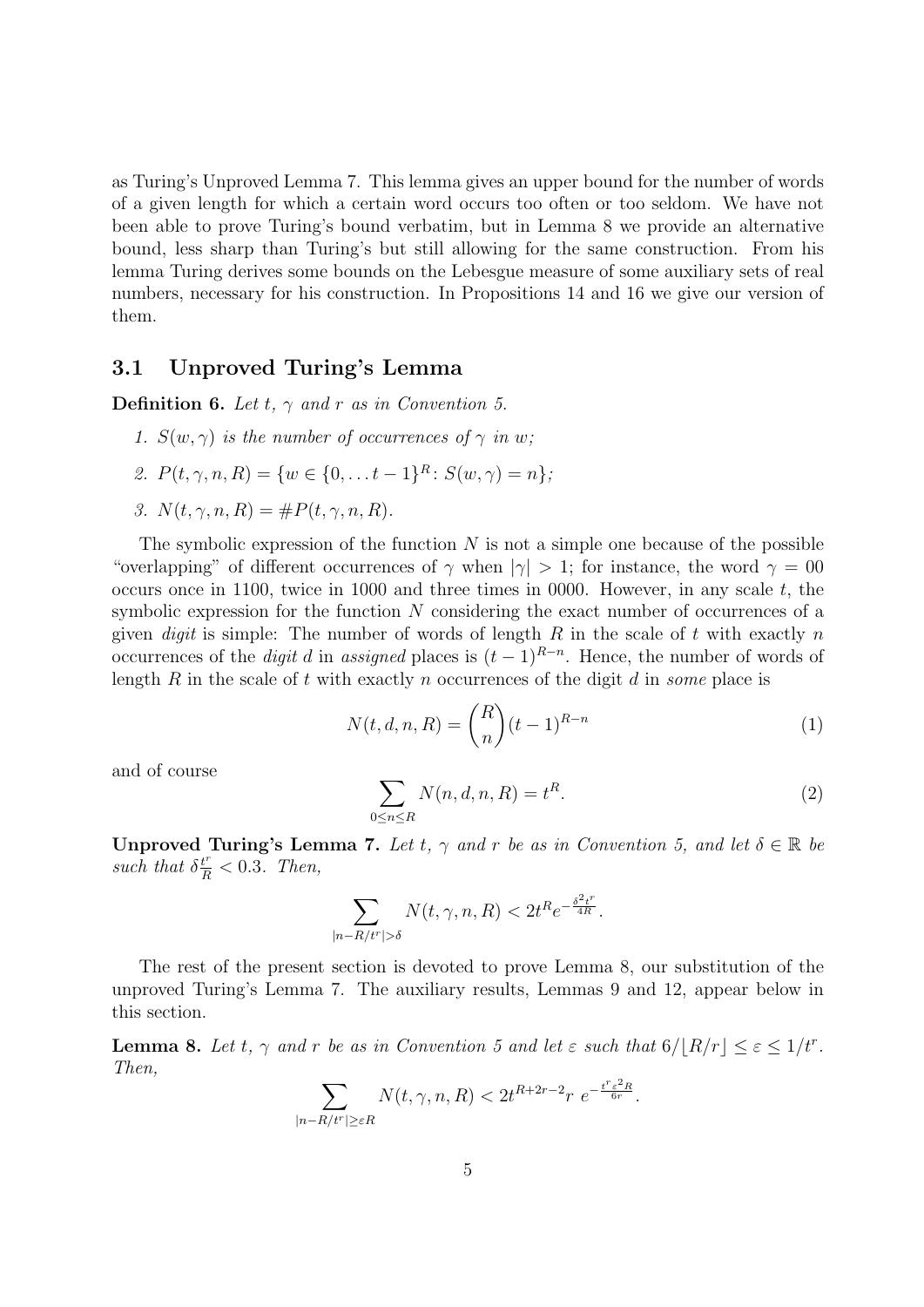*Proof.* We shall fix a bijection between words of length r in the scale of t with digits in the scale of  $t^r$  corresponding to the change of scale. We write  $(\gamma)_{t^r}$  to denote the digit d corresponding to  $\gamma$  in the scale of  $t^r$ .

Lemma 9 ensures that, for any digit p in the scale of t, whenever  $6/R \leq \varepsilon \leq 1/t$ ,

$$
\sum_{n\ge R/t+\varepsilon R} N(t, p, n, R) < t^R e^{-t\varepsilon^2 R/6}.\tag{3}
$$

The idea is to use (3) with  $\tilde{t} = t^r$ ,  $\tilde{R} = R/r$ , and the digit  $d = (\gamma)_{\tilde{t}}$ . By the second part of Lemma 12, which relates sums of  $N(t, \gamma, n, R)$  and sums of  $N(t^r, d, n, \lfloor R/r \rfloor)$ , we have

$$
\sum_{n\geq R/t^r+\varepsilon R} N(t,\gamma,n,R) \leq t^{r-1} r \sum_{n\geq \tilde{R}/\tilde{t}+\varepsilon \tilde{R}} N(\tilde{t},d,n,\lfloor \tilde{R}\rfloor).
$$

Since  $\lfloor \tilde{R} \rfloor = \tilde{R} - x/r$  for some  $x \in \{0, ..., r - 1\}$  and since  $\lfloor \tilde{R} \rfloor \leq \tilde{R}$ , applying (3) we obtain

$$
\sum_{n\geq R/t^r+\varepsilon R} N(t,\gamma,n,R) \leq t^{r-1} r \sum_{n\geq \lfloor \tilde{R} \rfloor/\tilde{t}+\varepsilon \lfloor \tilde{R} \rfloor} N(\tilde{t},d,n,\lfloor \tilde{R} \rfloor)
$$
\n
$$
\leq t^{r-1} r \tilde{t}^{|\tilde{R}|} e^{-\tilde{t}\varepsilon^2 |\tilde{R}|/6}
$$
\n
$$
= t^{r-1} r \tilde{t}^{\tilde{R}-x/r} e^{-\varepsilon^2 \tilde{t}(\tilde{R}-x/r)/6}
$$
\n
$$
= t^{R+r-1} r e^{-\frac{\varepsilon^2 t^r R}{6r}} e^{\frac{\varepsilon^2 t^r x}{6r}} t^{-x}
$$
\n
$$
\leq t^{R+r-1} r e^{-\frac{\varepsilon^2 t^r R}{6r}} \tag{4}
$$

To check the last inequality observe that, since  $\varepsilon \leq 1/t^r$ , the expression  $e^{\varepsilon^2 t^r x/(6r)} t^{-x}$  is at most 1 (indeed,  $\varepsilon/(6r) \leq \ln t$  because  $\varepsilon$  is at most  $1/2$  and  $6r \ln t$  is at least 4).

The other sum is trickier. Lemma 9 ensures that for any digit  $p$  in the scale of  $t$ , whenever  $6/R \leq \varepsilon \leq 1/t$ ,

$$
\sum_{n \le R/t - \varepsilon R} N(t, p, n, R) < t^R e^{-t \varepsilon^2 R/6}.\tag{5}
$$

By the first part of Lemma 12 and the definitions of d,  $\tilde{t}$  and  $\tilde{R}$  used above, we know

$$
\sum_{n \le R/t^r - \varepsilon R} N(t, \gamma, n, R) \le t^{r-1} r \sum_{n \le \tilde{R}/\tilde{t} - \varepsilon \tilde{R}} N(\tilde{t}, d, n, \lfloor \tilde{R} \rfloor)
$$
\n
$$
\le t^{r-1} r \sum_{n \le \tilde{R}/\tilde{t} - \varepsilon \tilde{R}} N(\tilde{t}, d, n, \lceil \tilde{R} \rceil). \tag{6}
$$

Let  $R = \lfloor \tilde{R} \rfloor r + x$  where  $x \in \{0, \ldots, r-1\}$ . If  $x \neq 0$ , since  $\lfloor \tilde{R} \rfloor = \tilde{R} + (r - x)/r$  there is  $y \in \{1, \ldots, r-1\}$  such that  $\lfloor \tilde{R} \rfloor = \tilde{R} + y/r$ , and if  $x = 0$  then  $y = 0$  also satisfies the condition. Thus

$$
\frac{\lceil \tilde{R} \rceil}{\tilde{t}} - \varepsilon \lceil \tilde{R} \rceil = \frac{\tilde{R}}{\tilde{t}} + \frac{y}{\tilde{t}r} - \varepsilon \tilde{R} - \frac{\varepsilon y}{r} \ge \frac{\tilde{R}}{\tilde{t}} - \varepsilon \tilde{R},\tag{7}
$$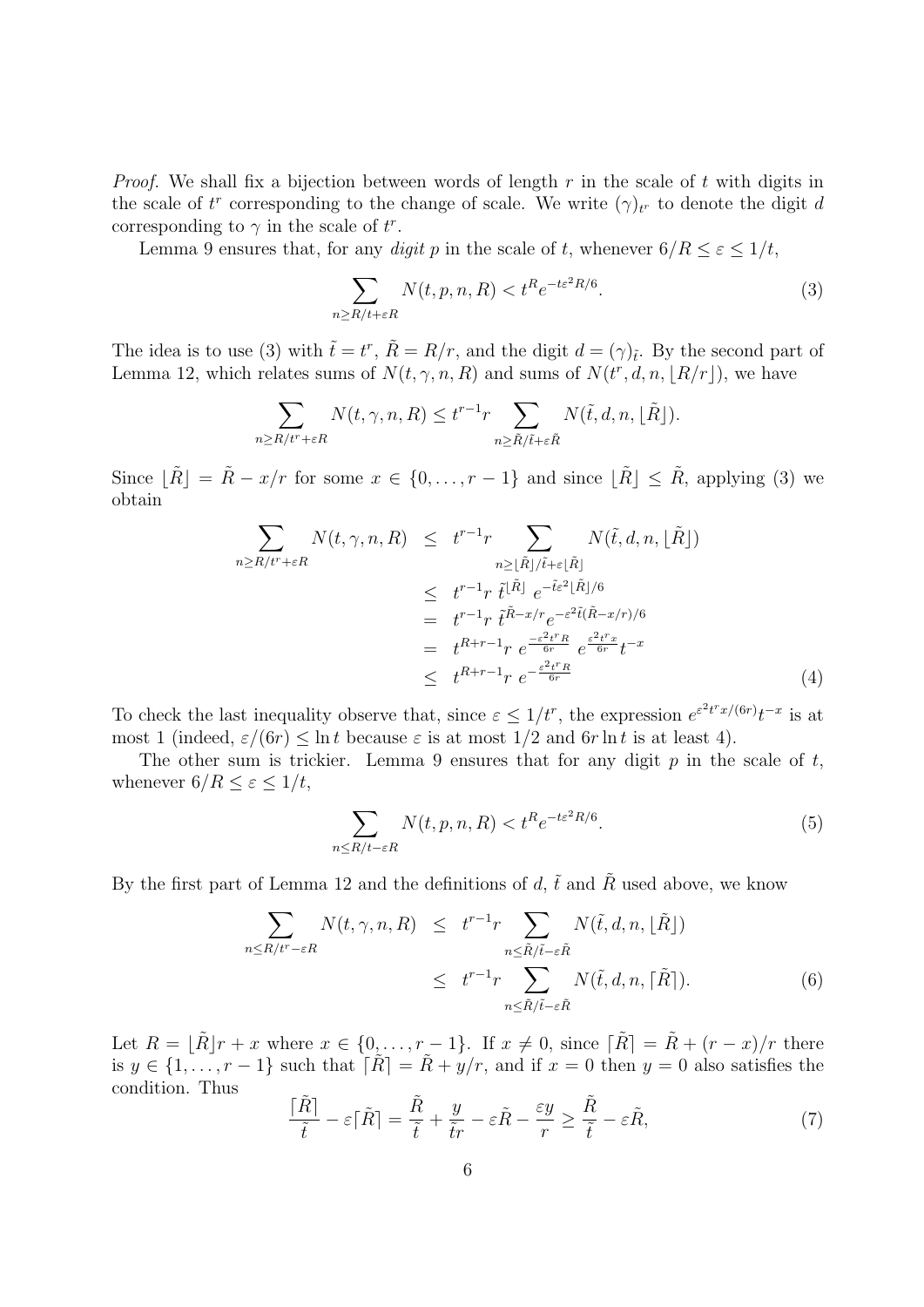where the last inequality holds because  $y/(\tilde{t}r) \geq \varepsilon y/r$  when  $\varepsilon \leq 1/t^r$ . From (6), using (7) and  $(5)$ , we get

$$
\sum_{n \le R/t^r - \varepsilon R} N(t, \gamma, n, R) \le t^{r-1} r \sum_{n \le \lceil \tilde{R} \rceil / \tilde{t} - \varepsilon \lceil \tilde{R} \rceil} N(\tilde{t}, d, n, \lceil \tilde{R} \rceil)
$$
\n
$$
\le t^{r-1} \tilde{t}^{\lceil \tilde{R} \rceil} r e^{-\tilde{t} \varepsilon^2 \lceil \tilde{R} \rceil / 6}
$$
\n
$$
= t^{R+r-1} r e^{-t^r \varepsilon^2 \lceil \tilde{R} \rceil / 6} t^y
$$
\n
$$
\le t^{R+2r-2} r e^{-\frac{t^r \varepsilon^2 R}{6r}}.
$$
\n(8)

The last inequality follows from the fact that  $t^y \leq t^{r-1}$  and  $|\tilde{R}| \geq \tilde{R}$ . Joining (4) and (8), we obtain the desired upper bound.  $\Box$ 

Lemma 9 (adapted from Harman [11, page 5, Lemma 1.1]). Let d be a digit in the scale of t,  $t \geq 2$ . Assuming  $R > 6t$  and with  $\varepsilon$  such that  $6/R \leq \varepsilon \leq 1/t$ , both

$$
\sum_{n\geq R/t+\varepsilon R} N(t,d,n,R) \quad and \quad \sum_{n\leq R/t-\varepsilon R} N(t,d,n,R) \quad are \ at \ most \ t^R e^{-t\varepsilon^2 R/6}.
$$

*Proof.* Since t, d and R are fixed, we write  $N(n)$  for  $N(t, d, n, R)$ . Recalling from (1) the symbolic expression for  $N(n)$ ,

$$
\frac{N(n)}{N(n+1)} = \frac{(n+1)(t-1)}{R-n}.\tag{9}
$$

For all  $n \leq R/t$  we have  $N(n) > N(n-1)$  and for all  $n > R/t$ ,  $N(n) \leq N(n-1)$ . It is not difficult to see that the quotients in  $(9)$  increase as n increases.

Let  $a = R/t - \varepsilon R$  and  $b = R/t + \varepsilon R$ . The strategy is to "shift" the first sum to the right by  $m = \lfloor \varepsilon R/2 \rfloor$  positions, and the second sum to the left by  $m + 1$  positions.

Let us compute the stated upper bound for the first sum. For any  $n$ 

$$
N(n) = \frac{N(n)}{N(n+1)} \cdot \frac{N(n+1)}{N(n+2)} \cdot \ldots \cdot \frac{N(n+m-1)}{N(n+m)} \cdot N(n+m)
$$
(10)

and for each i such that

$$
i \le \lfloor a \rfloor + m - 1 \tag{11}
$$

we have

$$
\frac{N(i)}{N(i+1)} \leq \frac{N(\lfloor a \rfloor + m - 1)}{N(\lfloor a \rfloor + m)}
$$

$$
= \frac{(\lfloor a \rfloor + m)(t - 1)}{R - \lfloor a \rfloor - m + 1}
$$

$$
< \frac{(R/t - \varepsilon R/2)(t - 1)}{R - R/t + \varepsilon R/2}
$$

$$
= 1 - \frac{\varepsilon t/2}{1 - 1/t + \varepsilon/2}.
$$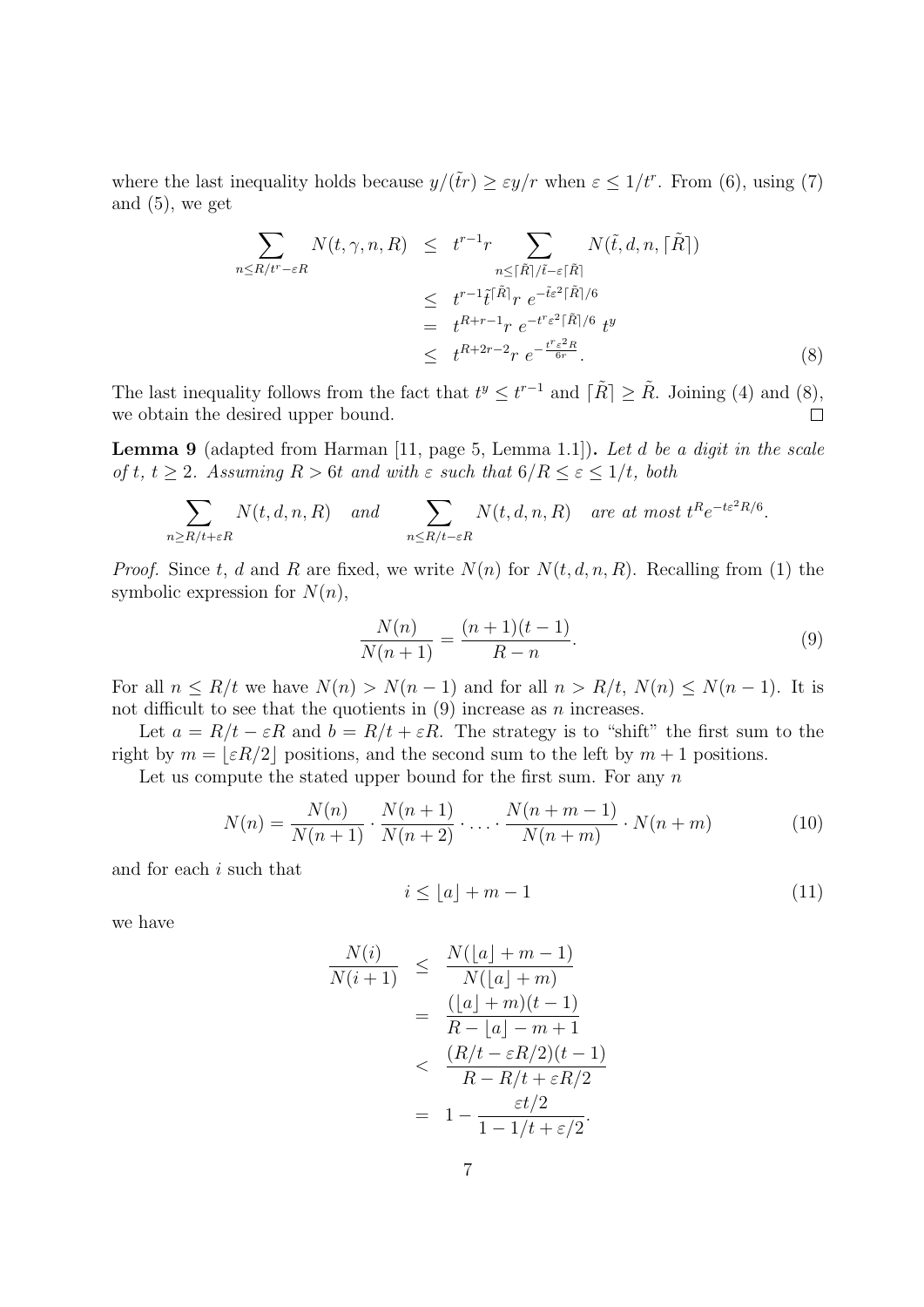Since  $\varepsilon \leq 1/t$ , we conclude

$$
\frac{N(i)}{N(i+1)} < 1 - \varepsilon t/2 < e^{-t\varepsilon/2}.\tag{12}
$$

If  $n \le a$  then  $n \le |a|$  and hence  $i = n + m - 1$  satisfies condition (11). Since the greatest quotient among the ones which appear in equation (10) is the last one, we can apply (12) to each factor in (10) to obtain

$$
N(n) < e^{-t\epsilon m/2} N(n+m)
$$
  
\n
$$
\leq e^{-t\epsilon(\epsilon R/2-1)/2} N(n+m)
$$
  
\n
$$
= e^{-t\epsilon^2 R/4 + t\epsilon/2} N(n+m)
$$
  
\n
$$
\leq e^{-t\epsilon^2 R/6} N(n+m)
$$
\n(13)

where we use the definition of m, and in the last inequality (13) we have  $\varepsilon^2 tR/6 \leq \varepsilon^2 tR/4$  $\epsilon t/2$ , since  $\epsilon R \geq 6$ . Hence by (2) we have

$$
\sum_{n \le a} N(n) < e^{-t \varepsilon^2 R/6} \sum_{n \le a} N(n+m) \le t^R e^{-t \varepsilon^2 R/6}.
$$

To bound the second sum, we use the same strategy, but now we shift the sum to the left by  $m + 1$  positions. For any n,

$$
N(n) = \frac{N(n)}{N(n-1)} \cdot \frac{N(n-1)}{N(n-2)} \cdot \ldots \cdot \frac{N(n-m)}{N(n-m-1)} \cdot N(n-m-1)
$$
 (14)

(with these ratios increasing as  $n - i$  decreases), and for each i such that

$$
i \ge [b] - m \tag{15}
$$

we have

$$
\frac{N(i)}{N(i-1)} \leq \frac{N([b]-m)}{N([b]-m-1)}
$$

$$
= \frac{R-[b]+m+1}{([b]-m)(t-1)}
$$

$$
\leq \frac{R-R/t-\varepsilon R/2+1}{(R/t+\varepsilon R/2)(t-1)}
$$

$$
< 1-\varepsilon t/3.
$$

The last inequality is just equivalent to  $\varepsilon t - 2/t - \varepsilon < 1 - \frac{6}{\varepsilon tR}$  and since  $\varepsilon t \le 1$  and  $\varepsilon > 0$ it is sufficient to prove that  $1 - 2/t < 1 - \frac{6}{\varepsilon tR}$ , which clearly holds for  $\varepsilon > 3/R$ . Therefore,

$$
\frac{N(i)}{N(i-1)} < e^{-t\varepsilon/3}.\tag{16}
$$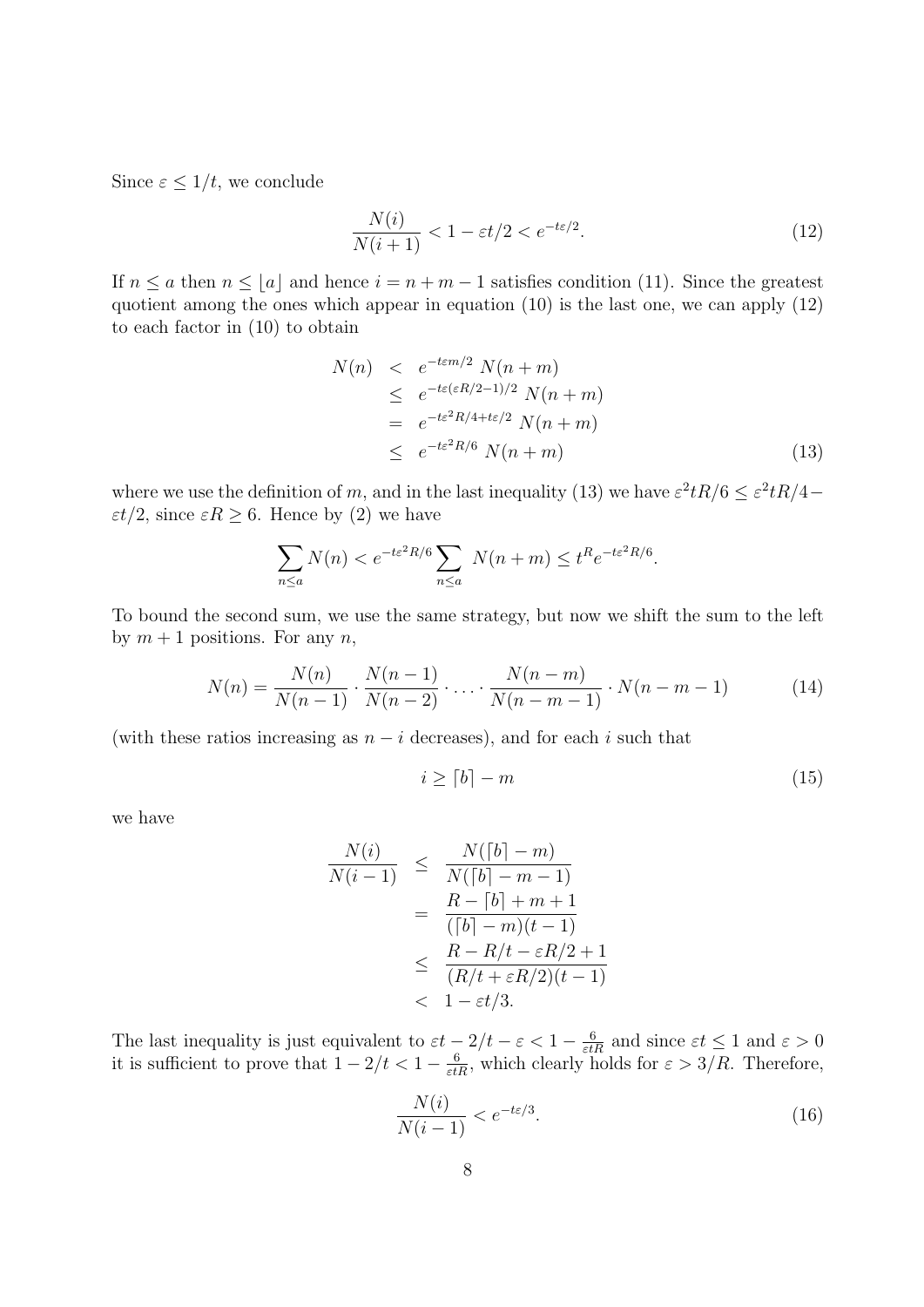If  $n \geq b$ , then  $n \geq [b]$  and hence  $i = n - m$  satisfies condition (15). Since the greatest quotient among those which appear in equation  $(14)$  is the last one, we can apply  $(16)$  to each factor in (14) to obtain, as in (13)

$$
N(n) < e^{-t\varepsilon(m+1)/3} N(n-m-1) \leq e^{-\frac{t\varepsilon^2 R}{6}} N(n-m-1)
$$

and from this and (2),

$$
\sum_{n\geq b} N(n) < t^R e^{-t\varepsilon^2 R/6}.
$$

This completes the proof.

**Definition 10.** Let t,  $\gamma$  and r be as in Convention 5. For  $j \in \{0, \ldots, r-1\}$  we define

- 1.  $S_i(w, \gamma)$  as the number of occurrences of  $\gamma$  in w at positions of the form  $r \cdot q + j$  (i.e. congruent to j modulo  $r$ );
- 2.  $P_j(t, \gamma, n, R) = \{w \in \{0 \dots t-1\}^R : S_j(w, \gamma) = n\}.$

**Lemma 11.** Let t,  $\gamma$  and r as in Convention 5 and let  $w \in P(t, \gamma, n, R)$ . There is  $j \in$  ${0, \ldots, r-1}$  such that  $w \in P_j(t, \gamma, m, R)$  for some  $m \leq n/r$  and there is  $j \in \{0, \ldots, r-1\}$ such that  $w \in P_i(t, \gamma, m, R)$  for some  $m \geq n/r$ .

*Proof.* Suppose  $w \in P(t, \gamma, n, R)$ , i.e.,  $\gamma$  has n occurrences in w. For each  $j \in \{0, ..., r-1\}$ let  $n_j \geq 0$  be the number of occurrences of  $\gamma$  in w at positions congruent to j modulo r. Then,  $w \in P_j(t, \gamma, n_j, R)$ , and clearly  $\sum_{0 \leq n_j \leq r-1} n_j = n$ . This equality implies that  $n_j \leq n/r$  for some j, and not all  $n_j$ s can be strictly smaller than  $n/r$ .  $\Box$ 

The next lemma relates sums of  $N(t, \gamma, n, R)$  and sums of  $N(t^r, d, n, |R/r|)$ , where  $d=(\gamma)_{t^r}.$ 

**Lemma 12.** Let t,  $\gamma$  and r be as in Convention 5 and let d be the digit corresponding to the word  $\gamma$  in the scale of  $t^r$ . Then,

$$
\sum_{n\leq a} N(t,\gamma,n,R) \leq t^{r-1} r \sum_{m\leq a/r} N(t^r,d,m,\lfloor R/r \rfloor), \text{ and}
$$
  

$$
\sum_{n\geq a} N(t,\gamma,n,R) \leq t^{r-1} r \sum_{m\geq a/r} N(t^r,d,m,\lfloor R/r \rfloor).
$$

*Proof.* For any  $j = 0, \ldots, r - 1$  we define a map  $f_j$  which transforms words of length R written in the scale of t into words of length  $\lfloor R/r \rfloor$  written in the scale of t<sup>r</sup> as follows: let  $w \in \{0, \ldots, t-1\}^R$  and let  $k = |R/r|$ . We split w into  $k-1$  blocks of length r

$$
b_1 = w(j) \dots w(j + r - 1);
$$
  
\n
$$
b_2 = w(j + r) \dots w(j + 2r - 1);
$$
  
\n
$$
\vdots
$$
  
\n
$$
b_{k-1} = w(j + r(k-2)) \dots w(j + (k-1)r - 1);
$$

 $\Box$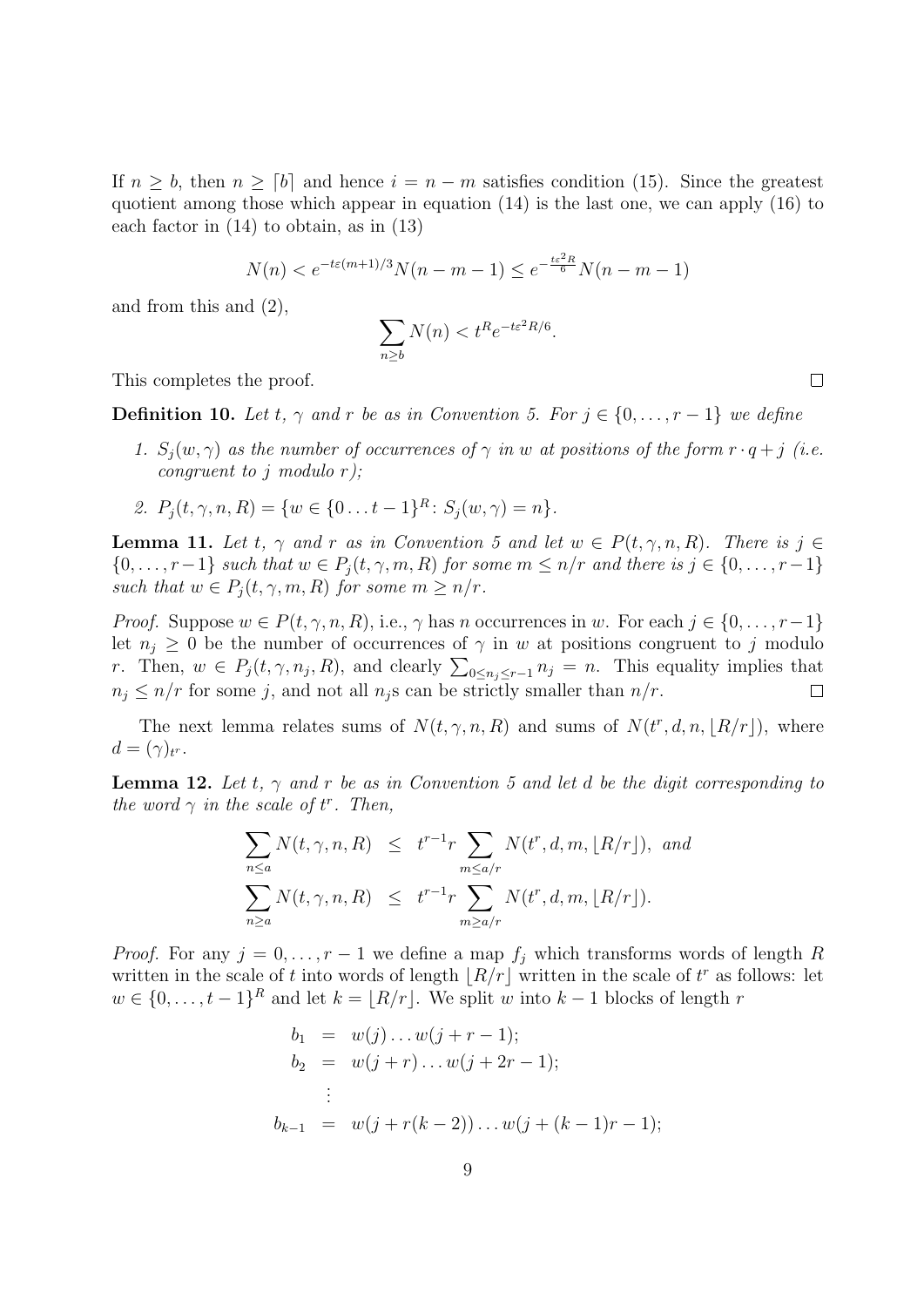and complete the last segment  $w(j+r(k-1))\dots w(l)$ , where  $l = \min(j+rk-1, R-1)$ , into a block  $b_k$  of length r by adding a word u in the scale of t in such a way that if  $l < R-1$ (i.e., u is not the empty word), then  $b_k$  is different from  $\gamma$  (for example, take u to be the least such word in lexicographic order).

$$
b_k = w(j + r(k-1)) \dots w(l) u.
$$

The blocks  $b_i$  get transformed into single digits in the scale of  $t^r$ ; set

$$
f_j(w)=(b_1)_{t^r}\ldots (b_k)_{t^r}.
$$

Let us now compute the cardinality of  $f_i^{-1}$  $j^{-1}[f_j(w)]$ . If v is another word of length R in the scale of t, then  $f_j(v) = f_j(w)$  if and only if

$$
v(j)\dots v(j+kr-1)=b_1\dots b_k.
$$

Thus, v may differ from w in at most the positions  $0, \ldots, j-1$  and  $j + kr, \ldots, R-1$ ; their number is  $R - kr - 1 \leq r - 1$ . Hence, there are at most  $t^{r-1}$  words in  $f_i^{-1}$  $j^{-1}[f_j(w)]$ . This implies that

$$
\#P_j(t,\gamma,m,R) \le t^{r-1} N(t^r,d,m,k).
$$

Suppose w has exactly n occurrences of  $\gamma$ . By the first part of Lemma 11 we know that for all *n* there is  $j \in \{0, ..., r-1\}$  and  $m \leq \lfloor n/r \rfloor$  such that  $w \in P_i(t, \gamma, m, R)$ . Therefore,

$$
\bigcup_{n\leq a} P(t,\gamma,n,R) \subseteq \bigcup_{0\leq j  

$$
\sum_{n\leq a} N(t,\gamma,n,R) = \# \bigcup_{0\leq n\leq a} P(t,\gamma,n,R)
$$
  

$$
\leq \sum_{j  

$$
\leq t^{r-1} \sum_{m\leq a/r} N(t^r,d,m, [R/r]).
$$
$$
$$

This completes the proof of the first part. The second part is similar, applying the last assertion in Lemma 11.  $\Box$ 

### 3.2 The sets  $c(k, n)$

**Definition 13.** We denote by  $B(\varepsilon, \gamma, t, R)$  the set of reals  $\alpha \in (0, 1)$  such that

$$
|S(\alpha, t, \gamma, R) - R/t^r| < \varepsilon R.
$$

**Proposition 14.** Let t,  $\gamma$  and r be as in Convention 5 and let  $\varepsilon$  and R be such that  $6/[R/r] \leq \varepsilon \leq 1/t^r$ . Then

$$
\mu\left(B(\varepsilon,\gamma,t,R)\right) > 1 - 2t^{2r-2}r \ e^{-\frac{t^r \varepsilon^2 R}{6r}}.
$$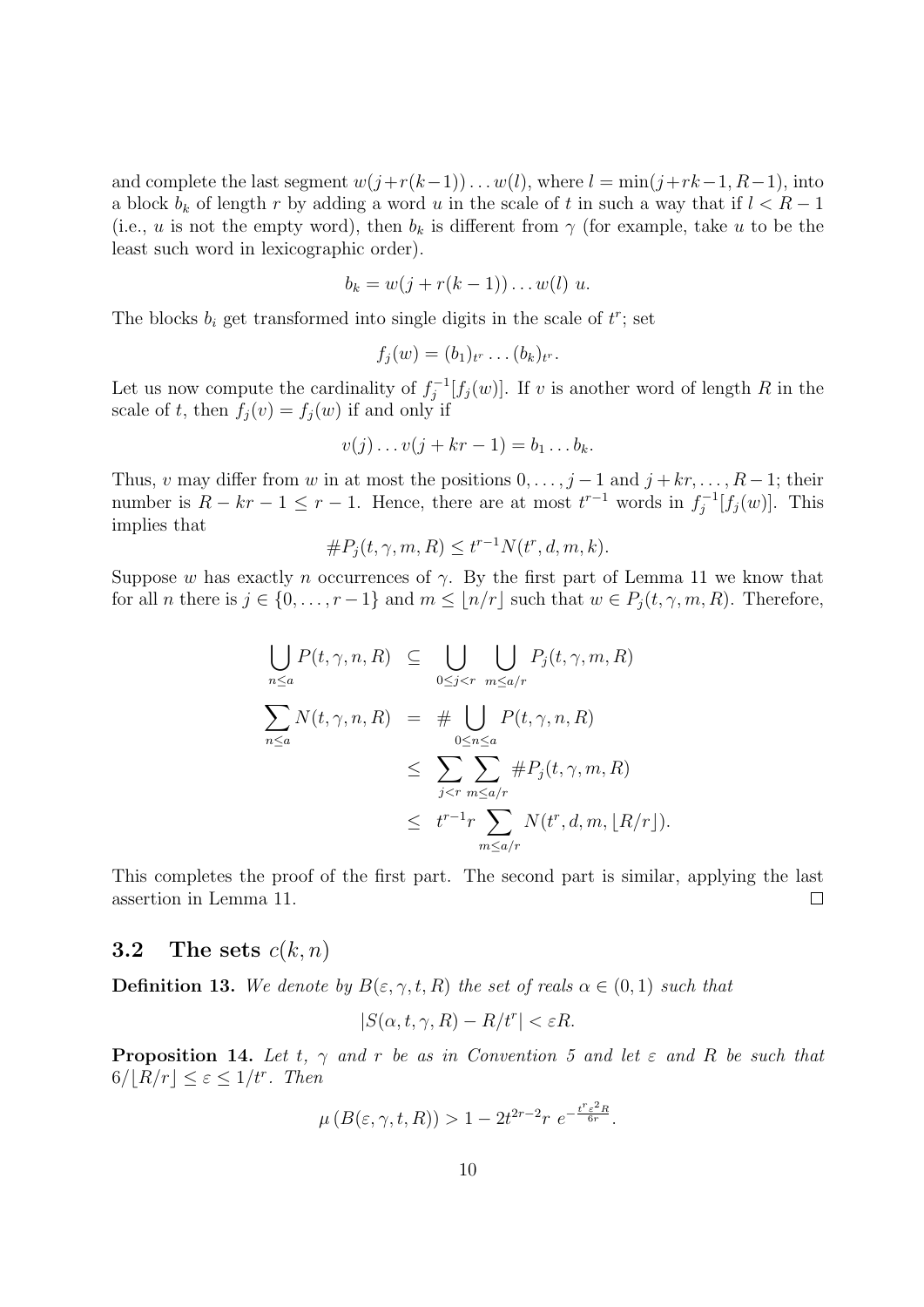*Proof.* Let  $\overline{B}(\varepsilon, \gamma, t, R) = (0, 1) \setminus B(\varepsilon, \gamma, t, R)$ . Observe that if a real  $\alpha \in (0, 1)$  belongs to  $\overline{B}(\varepsilon, \gamma, t, R)$  then every real  $\beta \in (0, 1)$  such that the first R digits of  $\alpha$  (written in the scale of t) coincide with the first R digits of  $\beta$  (written in the scale of t) also belongs to  $\overline{B}(\varepsilon, \gamma, t, R)$ , which means that the interval

$$
[0.\alpha \restriction R 000\ldots, 0.\alpha \restriction R (t-1)(t-1)(t-1)\ldots].
$$

of measure  $t^{-R}$  is included in  $\overline{B}(\varepsilon,\gamma,t,R)$ . Here  $\alpha \restriction R$  denotes the first R digits of the fractional expansion of  $\alpha$  in the scale of t. Then

$$
\overline{B}(\varepsilon,\gamma,t,R)=\bigcup_{|n-R/t^{r}|\geq \varepsilon R}\bigcup_{w\in P(t,\gamma,n,R)}[0.w000\dots,0.w(t-1)(t-1)(t-1)\dots]
$$

Since the intervals in the right hand side are disjoint for different words  $w$ , we have:

$$
\mu\left(\overline{B}(\varepsilon,\gamma,t,R)\right) = t^{-R} \sum_{|n-R/t^r| \ge \varepsilon R} N(t,\gamma,n,R) < 2 \ t^{2r-2} r \ e^{-\frac{t^r \varepsilon^2 R}{6r}}. \tag{17}
$$

For the last equation apply Lemma 8. The proof is completed by taking complements.  $\Box$ 

Definition 15. For any  $\varepsilon$ , T, L and R, let

$$
A(\varepsilon, T, L, R) = \bigcap_{2 \le t \le T} \bigcap_{1 \le r \le L} \bigcap_{\gamma \in \{0, \dots, t-1\}^r} B(\varepsilon, \gamma, t, R).
$$

Since each  $B(\varepsilon, \gamma, t, R)$  is a finite union of intervals with rational endpoints, then so is each of the sets  $A(\varepsilon, T, L, R)$ .

**Proposition 16.** For any  $\varepsilon$ , T, L and R, such that  $6/[R/L] \leq \varepsilon \leq 1/T^L$ ,

$$
\mu(A(\varepsilon, T, L, R)) > 1 - 2 L T^{3L-1} e^{-\frac{\varepsilon^2 R}{3L}}.
$$

*Proof.* Let  $\overline{A}$  and  $\overline{B}$  denote the complements of the sets A, B, respectively, in the interval  $(0, 1)$ .

$$
\mu\left(\overline{A}(\varepsilon,T,L,R)\right) \leq \sum_{2\leq t\leq T}\sum_{1\leq r\leq L}\sum_{\gamma\in\{0,\ldots,t-1\}^r}\mu\left(\overline{B}(\varepsilon,\gamma,t,R)\right).
$$

Observe that in the third summand there are  $t^r$  many  $\gamma s$  and that

$$
\sum_{2 \le t \le T} \sum_{1 \le r \le L} t^r = \sum_{2 \le t \le T} \frac{t^{L+1} - 1}{t - 1} \le T^{L+1}.
$$

The upper bound for  $\mu(\overline{B}(\varepsilon,\gamma,t,R))$  in (17) yields the following uniform upper bound in terms of the present parameters  $\varepsilon, T, R, L$ :

$$
\mu\left(\overline{B}(\varepsilon,\gamma,t,R)\right) < 2 \ T^{2L-2}L \ e^{-\frac{2\varepsilon^2 R}{3L}}
$$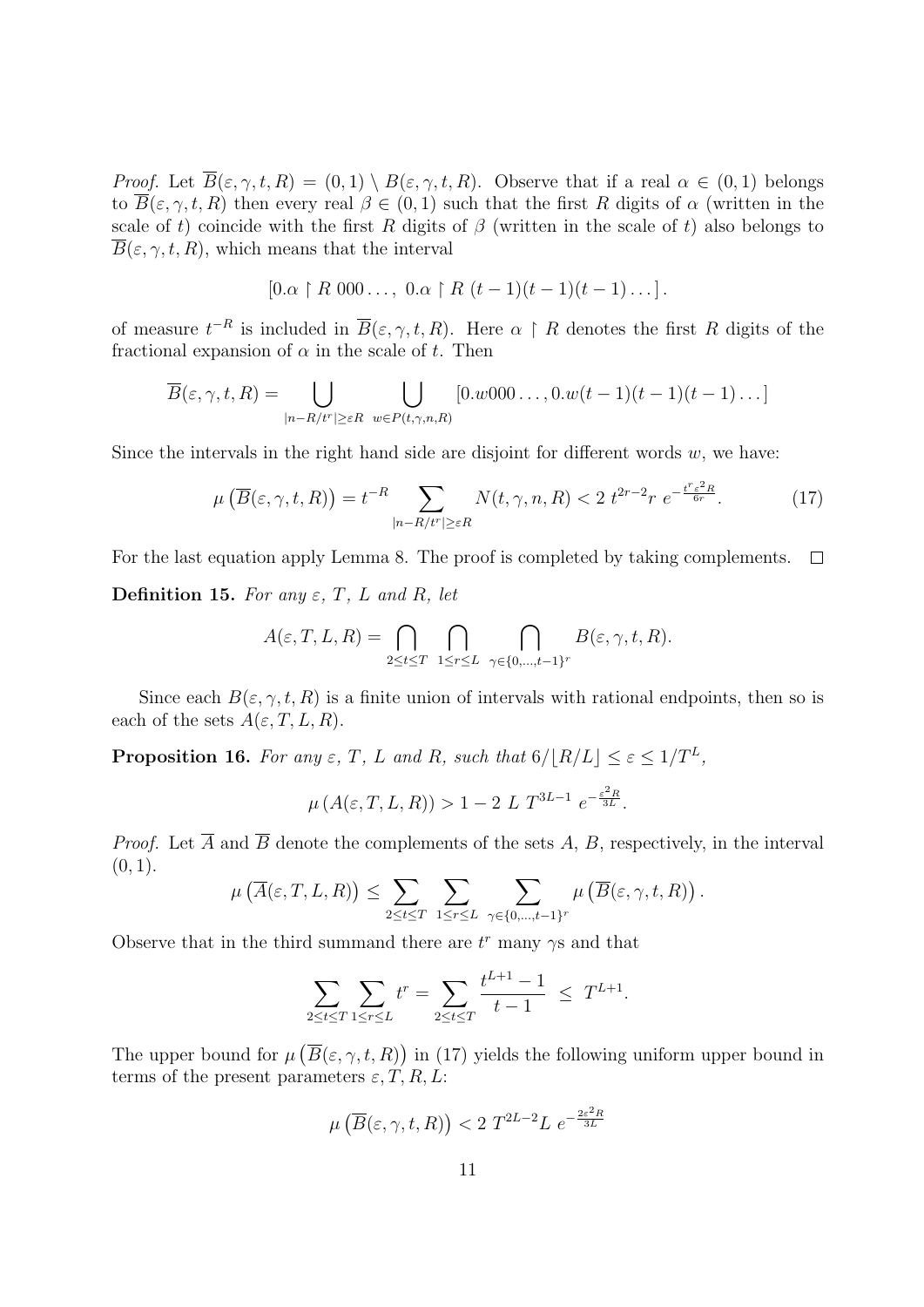valid for all  $2 \le t \le T$ ,  $1 \le r \le L$  and  $\gamma \in \{0, \ldots, t-1\}^r$ . Indeed, from  $1 \le r \le L$ , we get  $2r/L \leq 2 \leq t^r$ ; hence,  $\varepsilon^2 R/(3L) \leq \varepsilon^2 R t^r/(6r)$ , which gives

$$
\mu\left(\overline{B}(\varepsilon,\gamma,t,R)\right) < 2 \ t^{2r-2} r \ e^{-\frac{t^r \varepsilon^2 R}{6r}} < 2 \ T^{2L-2} \ e^{-\frac{\varepsilon^2 R}{3L}}.
$$

Hence we obtain,

$$
\mu\left(\overline{A}(\varepsilon,T,L,R)\right) < 2\ L\ T^{3L-1}\ e^{-\frac{\varepsilon^2 R}{3L}}.
$$

The proof is completed by taking complements.

We now define  $A(\varepsilon, T, L, R)$  for specific values of its parameters.

**Definition 17.** Let  $A_k = A(\varepsilon, T, L, R)$  for  $R = k, L =$ √  $\overline{\ln k}/4$ ,  $T = e^L$  and  $\varepsilon = 1/T^L$ .

**Proposition 18.** There is  $k_0$  such that for all  $k \geq k_0$ ,  $\mu(A_k) \geq 1 - \frac{1}{k(k-1)}$ .

*Proof.* Let R, T, L and  $\varepsilon$  be the functions of k given in Definition 17. Observe that  $T^L = \sqrt[16]{k}$ . Since  $\varepsilon \ge 6/[R/L]$  for all  $k \ge 2$ , the hypothesis of Proposition 16 is satisfied. We now prove that

$$
2LT^{3L-1} \ e^{-\frac{\varepsilon^2 R}{3L}} \le \frac{1}{k(k-1)}
$$

for large enough k. It suffices to prove  $T^{3L}k^2 \leq e^{\frac{\varepsilon^2 R}{3L}}$  because  $2L \leq T$ . This is equivalent to

$$
1/\varepsilon^2 \cdot (9L^2 \ln T + 6L \ln k) \le k.
$$

Since  $1/\varepsilon^2 = T^{2L} = \sqrt[8]{k}$ ,  $9L^2 \ln T = (9/64)(\ln k)^{3/2}$  and  $6L \ln k = (3/2)(\ln k)^{3/2}$ , (17) reduces to

$$
(105/64)\sqrt[8]{k}(\ln k)^{3/2} \le k
$$

which can be proved to hold for any  $k \geq 1$ .

Remark 19. Observe that the assignment of Definition 17 gives initial values of T smaller than 2 and initial values of L smaller than 1. This implies that the initial intersections in

$$
A_k = A(\varepsilon, T, L, R) = \bigcap_{2 \le t \le T} \bigcap_{1 \le r \le L} \bigcap_{\gamma \in \{0, \dots, t-1\}^r} B(\varepsilon, \gamma, t, R)
$$

will have an empty range. However, as  $k$  increases, these variables will take greater and greater values.

One can give different assignments for  $L = L(k)$ ,  $T = T(k)$  and  $\varepsilon = \varepsilon(k)$ , where  $\lim_{k} L(k) = \infty$ ,  $\lim_{k} T(k) = \infty$  and  $\lim_{k} \varepsilon(k) = 0$  and such that  $L \geq 1, T \geq 2$  and Proposition 18 is verified for suitable large k.

From now on let  $k_0$  be the value determined in Proposition 18 (or Remark 19).

Turing defines  $c(k, n)$  as intersections of finitely many  $A_k$ s and he restricts these sets so that they have measure exactly  $1 - 1/k + 1/(k + n)$ .

 $\Box$ 

 $\Box$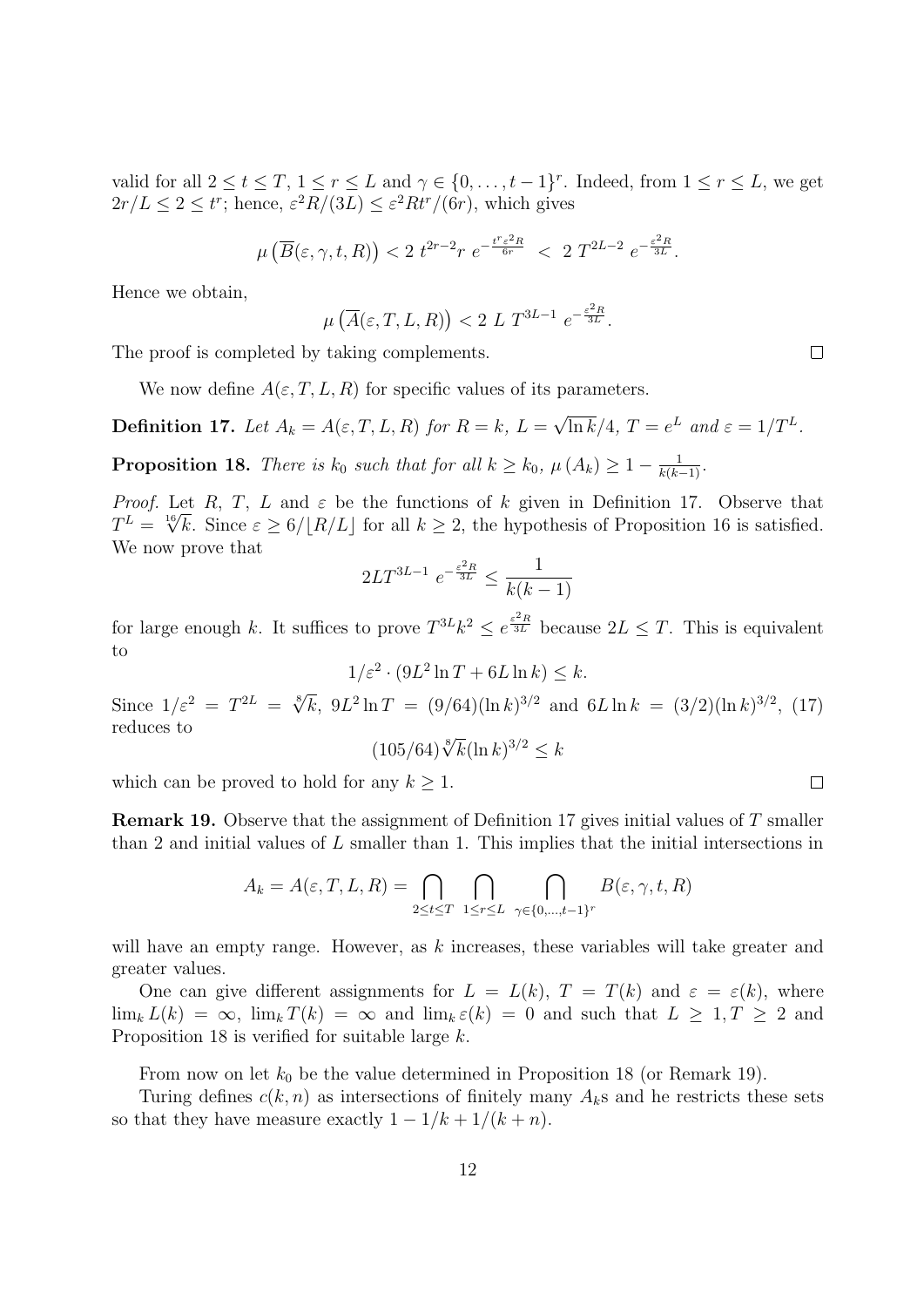**Definition 20.** The computable function  $c : \mathbb{N} \times \mathbb{N} \to \mathcal{P}((0,1))$ , is defined as follows. For any  $k \geq k_0$  let  $c(k, 0) = (0, 1)$  and

$$
c(k, n + 1) = A_{k+n+1} \cap c(k, n) \cap (\beta_n, 1)
$$

where  $(\beta_n, 1)$  is an interval so that  $\mu(c(k, n + 1)) = 1 - 1/k + 1/(k + n + 1)$ .

**Remark 21.** It is worth noting that some interval  $(\beta_n, 1)$  as above always exists and it is unique. This is because

$$
\mu(A_{k+n+1} \cap c(k,n)) \ge 1 - 1/k + 1/(k+n+1).
$$

Since  $c(k, n)$  and  $A_{k+n+1}$  are finite unions of intervals with rational endpoints, their respective measures are effectively computable;  $\beta_n$  is rational and it can be determined effectively. Hence  $c(k, n)$  may be represented by a finite union of disjoint intervals  $(a_1, b_1) \cup \cdots \cup (a_m, b_m)$ such that  $a_i, b_i \in \mathbb{Q} \cap (0, 1), a_i < b_i < a_{i+1}$  and such that  $(a_1, b_1, a_2, b_2, \ldots, a_m, b_m)$  is computable from  $k$  and  $n$ .

#### 3.3 Proof of Turing's first theorem

*Proof of Theorem 1.* We first prove that the set  $\bigcap_{k\geq k_0} A_k$  contains only absolutely normal numbers. Assume  $\alpha \in \bigcap_{k \geq k_0} A_k$  and  $\alpha$  is not normal to the scale of t. This means that

$$
\lim_{R \to \infty} \frac{S(\alpha, t, \gamma, R)}{R} \neq \frac{1}{t^r}
$$

for some word  $\gamma$  of length r in the scale of t. Hence there is  $\delta > 0$  and there are infinitely many Rs such that

$$
|S(\alpha, t, \gamma, R) - R/t^{r}| > R\delta.
$$
\n(18)

Let  $T(k)$ ,  $L(k)$  and  $\varepsilon(k)$  be the assignments of Definition 17 or Remark 19. Now fix  $k_1 \geq k_0$ large enough such that  $T(k_1) \geq t$ ,  $L(k_1) \geq r$  and  $\varepsilon(k_1) \leq \delta$ . This is always possible because  $T(k) \to \infty$ ,  $L(k) \to \infty$   $\varepsilon(k) \to 0$  when  $k \to \infty$ . For any  $k \geq k_1$ ,  $\alpha \in A_k$ , and by Definition 15,  $\alpha \in B(\varepsilon(k), \gamma, t, k)$ . By Definition 13 we have

$$
|S(\alpha, t, \gamma, k) - k/t^{r}| < k\varepsilon(k) \leq k\delta.
$$

for any  $k \geq k_1$ . Now, any  $R \geq k_1$  satisfying (18) leads to a contradiction.

Clearly, conditions 1, 1 and 1 of Theorem 1 follow from the definition of  $c(k, n)$  (see Definition 20). Since  $E(k) \subseteq \bigcap_{i \geq k} A_i$ , by the argument given above, we conclude that if  $k \geq k_0$ , any real number in  $E(k)$  is absolutely normal. By condition 1 and the fact that  $\mu(c(k, n)) = 1 - 1/k + 1/(k+n)$ , we get

$$
\mu(E(k)) = \lim_{n \to \infty} \mu(c(k, n)) = 1 - 1/k.
$$

This completes the proof.

 $\Box$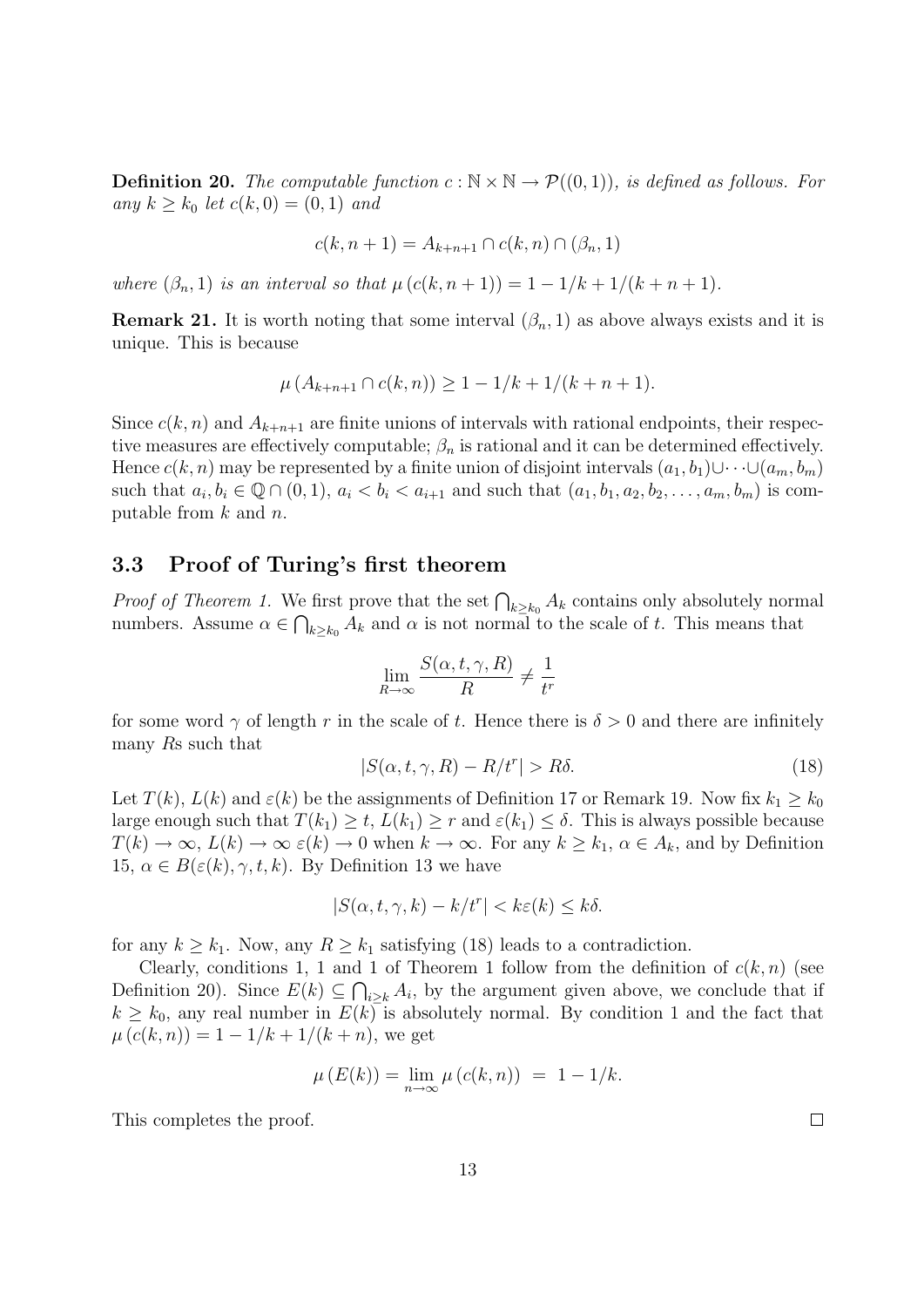### 4 Turing's second theorem

The idea of Turing's algorithm is to recursively select for each integer  $n > 0$  an interval  $I_n$ with dyadic rational endpoints such that

- 1.  $I_{n+1} \subset I_n$
- 2.  $\mu(I_n) = 2^{-(n+1)}$
- 3.  $\mu(E(k) \cap I_n) > 0$ .

The intersection of these intervals,  $\bigcap I_n$ , contains exactly one number which must be absolutely normal. The correctness of the algorithm relies on the fact that at each stage

n the measure  $\mu(E(k) \cap I_n)$  is big enough to allow to proceed with the stage  $n + 1$  and never run out of measure (i.e. keeping  $\mu(E(k) \cap I_n) > 0$ ). If we can do this forever, that is for all  $n$ , then we have an effective procedure to determine every digit of an absolutely normal number.

A literal reading of the algorithm that appears in Turing's manuscript does not give a correct algorithm. We reconstruct it by introducing suitable changes, but keeping the strategy. Turing uses exactly the same sets  $c(k, n)$  that appear in Theorem 1 (see Definition 20), where  $\mu(c(k,n)) = 1 - 1/k + 1/(k+n+1)$ . We refine them to have Lebesgue measure  $1 - 1/k + 1/k2^{2n+1}$  (see Definition 22). This modification respects the strategy since for each  $k$ ,

$$
\lim_{n \to \infty} 1 - 1/k + 1/(k + n + 1) = \lim_{n \to \infty} 1 - 1/k + 1/k2^{2n+1} = 1 - 1/k,
$$

and it still holds that  $E(k) = \bigcap$  $n\geq 0$  $c(k, n)$ .

Let  $k_0$  be as determined in Proposition 18 (or Remark 19).

**Definition 22.** We redefine the computable function  $c : \mathbb{N} \times \mathbb{N} \to \mathcal{P}((0,1)),$  as follows. For any  $k > k_0$  let  $c(k, 0) = (0, 1)$  and for  $n > 0$ 

$$
c(k, n) = A_{k2^{2n+1}} \cap c(k, n-1) \cap (\beta_n, 1);
$$

where  $(\beta_n, 1)$  is an interval so that  $\mu(c(k, n)) = 1 - 1/k + 1/k2^{2n+1}$ .

The reader may verify that it is always possible to find such a  $\beta_n$  for  $k \geq k_0$ , because  $\mu(A_{k2^{2n+1}}) \geq 1 - 1/(k2^{2n+1})(k2^{2n+1} - 1)$ , hence  $\mu(A_{k2^{2n+1}} \cap c(k, n-1)) > 1 - 1/k + 1$  $1/k2^{2n+1}$ .

*Proof of Theorem 2.* The following algorithm constructs a real  $\alpha$  in (0, 1) in the scale of 2. It depends on an infinite sequence  $\theta \in \{0,1\}^{\infty}$  used as oracle to possibly determine some digits of  $\alpha$ , and on a fixed parameter k large enough  $(k \geq k_0 \text{ and } k \geq 4)$ .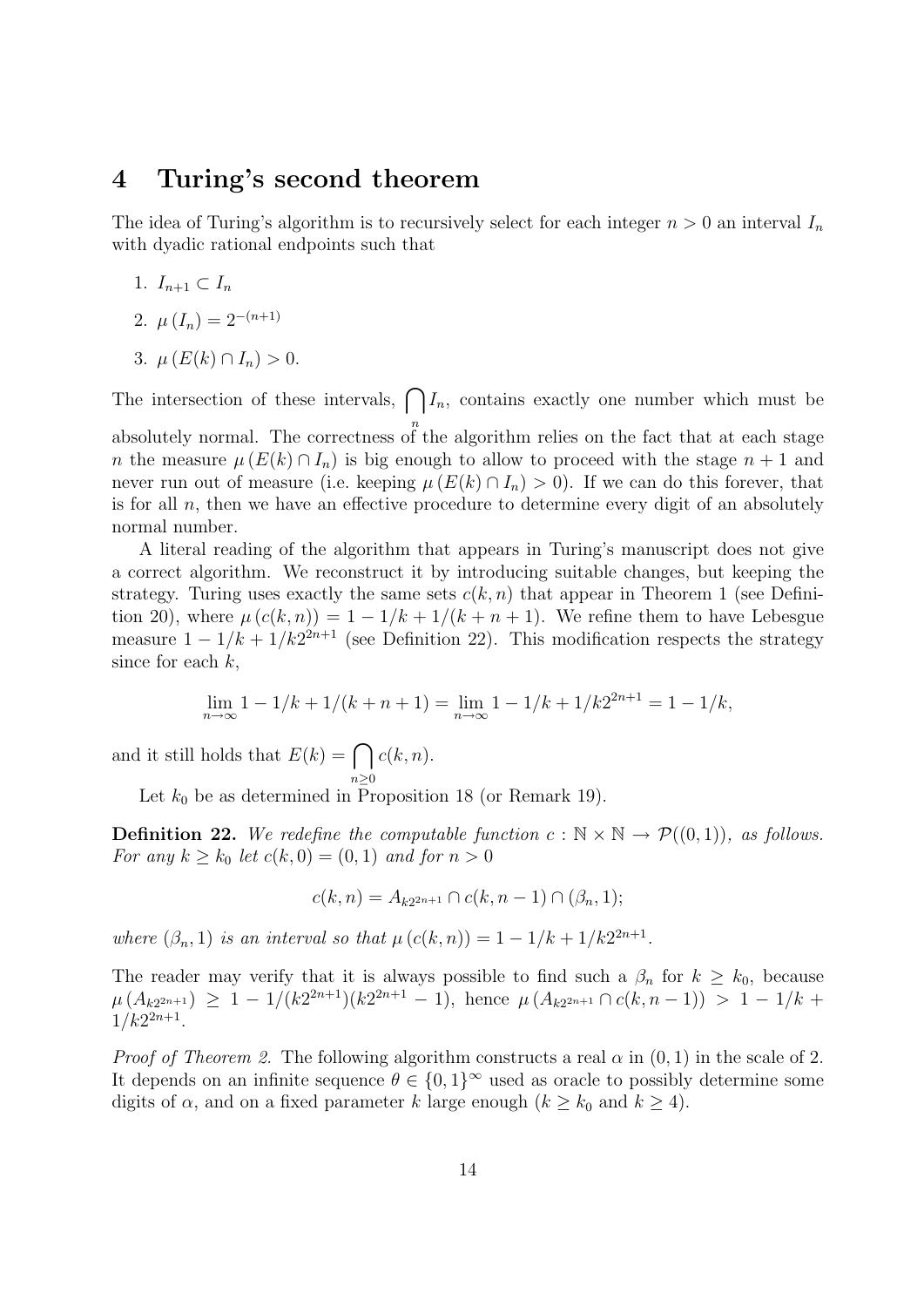Start with  $I_{-1} = (0, 1)$ . At stage  $n \geq 0$ : - Split the interval  $I_{n-1}$  into two halves  $I_n^0$  and  $I_n^1$ . That is, say  $I_{n-1}$  =  $(a_{n-1}, b_{n-1})$ , then let  $I_n^0 =$  $\sqrt{ }$  $a_{n-1}$  $a_{n-1} + b_{n-1}$ 2  $\setminus$ and  $I_n^1 =$  $\int a_{n-1} + b_{n-1}$  $\frac{1}{2}$ ,  $b_{n-1}$  $\setminus$ . - If  $\mu(c(k, n) ∩ I_n^0) > 1/k2^{2n}$  and  $\mu(c(k, n) ∩ I_n^1) > 1/k2^{2n}$  then  $\ast$  Let  $\alpha(n) = \theta(n)$ .  $*$  Let  $I_n =$  $\int I_n^0$  if  $\theta(n) = 0;$  $I_n^1$  otherwise. - Else, if  $\mu(c(k, n) \cap I_n^1) \leq 1/k2^{2n}$  then \* Let  $I_n = I_n^0$ .  $\ast$  Let  $\alpha(n) = 0$ . – Else \* Let  $I_n = I_n^1$ . \* Let  $\alpha(n) = 1$ .

At each stage n,  $I_n$  is either the left half of  $I_{n-1}$  (denoted  $I_n^0$ ) or the right half of it (denoted  $I_n^1$ ). As we mentioned in Remark 21,  $c(k, n)$  is computable. Therefore we can compute its measure, and also compute the measures of both  $c(k, n) \cap I_n^0$  and  $c(k, n) \cap I_n^1$ . All these measures are rational numbers in  $(0, 1)$ .

The above algorithm defines  $\alpha = \bigcap$ n  $I_n$  bit by bit, i.e. at stage n the n-th bit of  $\alpha$  is defined. To prove that  $\alpha$  is absolutely normal, we show  $\alpha \in E(k) = \bigcap$ n  $c(k, n)$ . We prove,

by induction on *n*, that for every  $n \geq 0$ ,

$$
\mu(c(k, n) \cap I_n) > 1/k2^{2n}.
$$
\n(19)

For  $n = 0$ , observe that by Definition 22,  $c(k, 0) = (0, 1)$  and then

$$
\mu(c(k,0) \cap I_0) = 1/2 > 1/k.
$$

For the induction, assume (19) holds. Since  $c(k, n + 1) \subseteq c(k, n)$  we have

$$
c(k, n+1) \cap I_n = (c(k, n) \cap I_n) \setminus ((c(k, n) \setminus c(k, n+1)) \cap I_n)
$$
  

$$
\mu(c(k, n+1) \cap I_n) = \mu(c(k, n) \cap I_n) - \mu((c(k, n) \setminus c(k, n+1)) \cap I_n)
$$
  

$$
\geq \mu(c(k, n) \cap I_n) - \mu(c(k, n) \setminus c(k, n+1)). \tag{20}
$$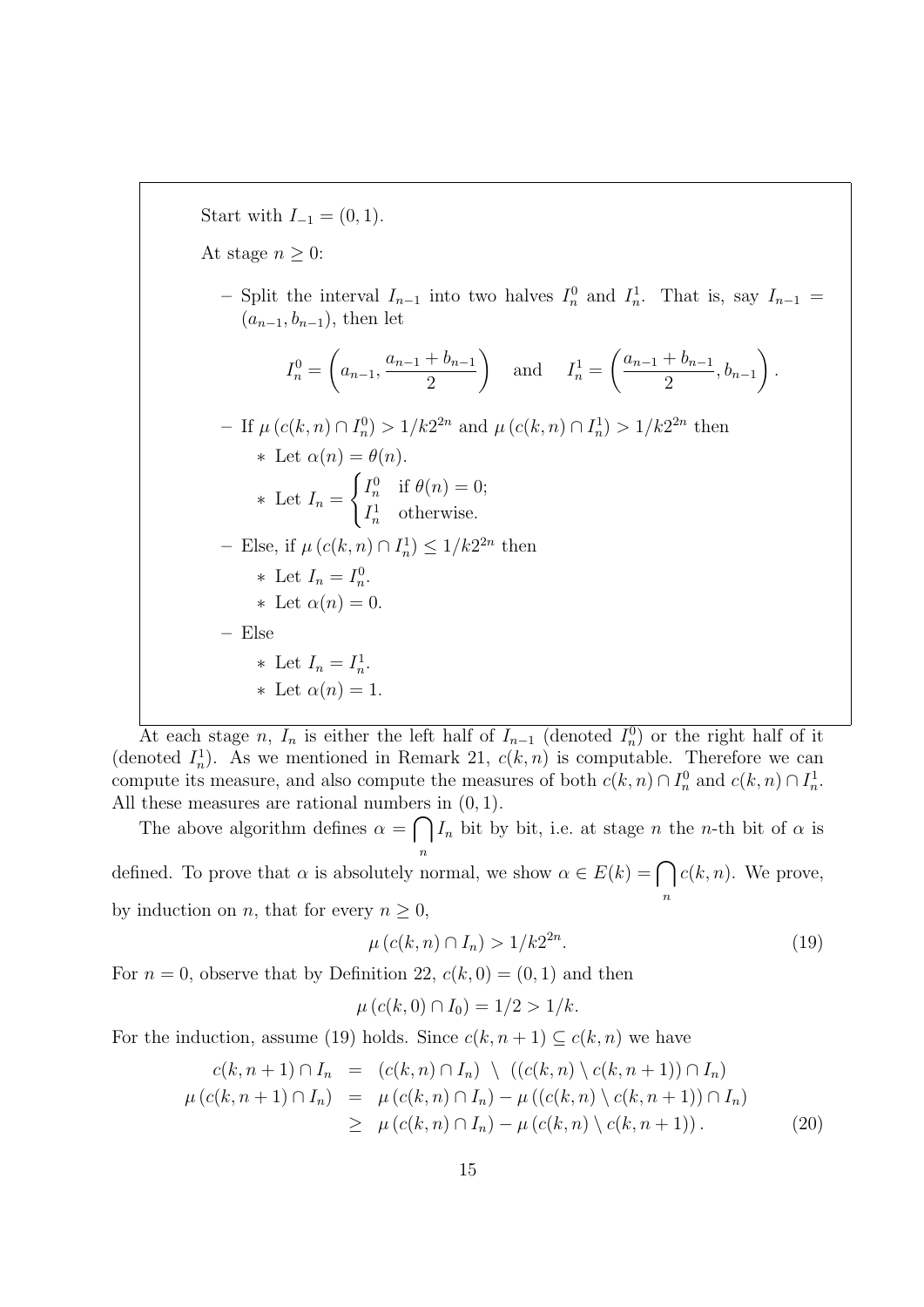Using (19) and that  $\mu(c(k, n) \setminus c(k, n + 1)) = 1/k2^{2n+1} - 1/k2^{2(n+1)+1}$ , from (20) we obtain

$$
\mu(c(k, n+1) \cap I_n) > 1/k2^{2n} - (1/k2^{2n+1} - 1/k2^{2n+3}) > 2/k2^{2(n+1)}.
$$

It is impossible that both  $\mu\left(c(k, n+1) \cap I_{n+1}^0\right)$  and  $\mu\left(c(k, n+1) \cap I_{n+1}^1\right)$  be less than or equal to  $1/k2^{2(n+1)}$ . It follows that at least one of the sets  $c(k, n+1) \cap I_{n+1}^i$ ,  $i \in \{0, 1\}$ , has measure greater than  $1/k2^{2(n+1)}$ . The algorithm picks as  $I_{n+1}$  the set  $I_{n+1}^i$  which fulfills this condition, with the oracle used to decide in case both sets verify it. Hence, at every stage n,  $c(k, n) \cap I_n$  is non-empty, so there are absolutely normal numbers in it; furthermore, by construction all reals in  $c(k, n) \cap I_n$  have a fractional expansion starting with  $\alpha(0) \alpha(1) \ldots \alpha(n)$ .

We now prove that, for a fixed k, these real numbers  $\alpha$  form a set of Lebesgue measure at least  $1 - 1/k$ . Consider the inductively defined set  $M(k, n + 1)$  consisting of all possible intervals  $\left(\frac{m}{2^{n+1}}, \frac{m+1}{2^{n+1}}\right)$ , with  $m = 0, 1, \ldots 2^{n+1} - 1$ , as we allow the first  $n+1$  digits of  $\theta$  to run through all possibilities. I.e., having deleted those intervals that would be discarded by the algorithm up to stage n. Notice that the algorithm discards the interval  $\left(\frac{m}{2^{n+1}}, \frac{m+1}{2^{n+1}}\right)$ when  $\mu\left(c(k, n) \cap \left(\frac{m}{2^{n+1}}, \frac{m+1}{2^{n+1}}\right)\right) \leq 1/k2^{2n}$ .

Let  $M : \mathbb{N} \times \mathbb{N} \to \mathcal{P}((0,1))$ .  $M(k, 0) = (0,1)$ , and for  $n \geq 0$ ,

$$
M(k, n+1) = \bigcup_{\substack{I_m \subseteq M(k,n) \\ \mu(c(k,n) \cap I_m) > 1/k2^{2n}}} I_m
$$

where  $I_m = \left(\frac{m}{2^{n+1}}, \frac{m+1}{2^{n+1}}\right)$ , for  $m = 0, 1, \dots, 2^{n+1} - 1$ . Then,  $\mu(E(k) \cap M(k, n+1)) = \mu(E(k) \cap M(k, n))$  – −  $\sum^{2n-1}$  $\mu\left(E(k)\cap (M(k,n)\setminus M(k,n+1))\cap \left(\frac{m}{2^n},\frac{m+1}{2^n}\right)\right)$  $\frac{n+1}{2^n}\big)\big).$ 

 $m=0$ Since it is impossible that both halves of  $\left(\frac{m}{2^n}, \frac{m+1}{2^n}\right)$  $\left(\frac{n+1}{2^n}\right)$  are included in  $M(k, n+1)$ , we have  $\mu\left(E(k)\cap (M(k,n)\setminus M(k,n+1))\cap \left(\frac{m}{2^n},\frac{m+1}{2^n}\right)\right)$  $\left(\frac{n+1}{2^n}\right) \leq 1/k2^{2n}$ , so that

$$
\mu(E(k) \cap M(k, n+1)) \geq \mu(E(k) \cap M(k, n)) - 1/k2^n
$$
  
\n
$$
\geq \mu(E(k) \cap M(k, n-1)) - 1/k2^{n-1} - 1/k2^n
$$
  
\n
$$
\geq \mu(E(k) \cap M(k, 1)) - 1/k \sum_{i=1}^n 1/2^n
$$
  
\n
$$
> \mu(E(k)) - 1/k = 1 - 2/k.
$$

where the last inequality follows because  $c(k, 0) = (0, 1)$  and  $k > 2$ , so  $M(k, 1) = (0, \frac{1}{2})$  $\frac{1}{2}$ ) ∪  $\sqrt{ }$  $\setminus$  $E(k) \cap \bigcap$  $\left(\frac{1}{2}\right)$  $(\frac{1}{2}, 1)$ ; henceforth,  $E(k) \cap M(k, 1) = E(k)$ . We conclude  $\mu$  $M(k,n)$  $\geq 1-2/k$ . n  $\Box$ This completes the proof.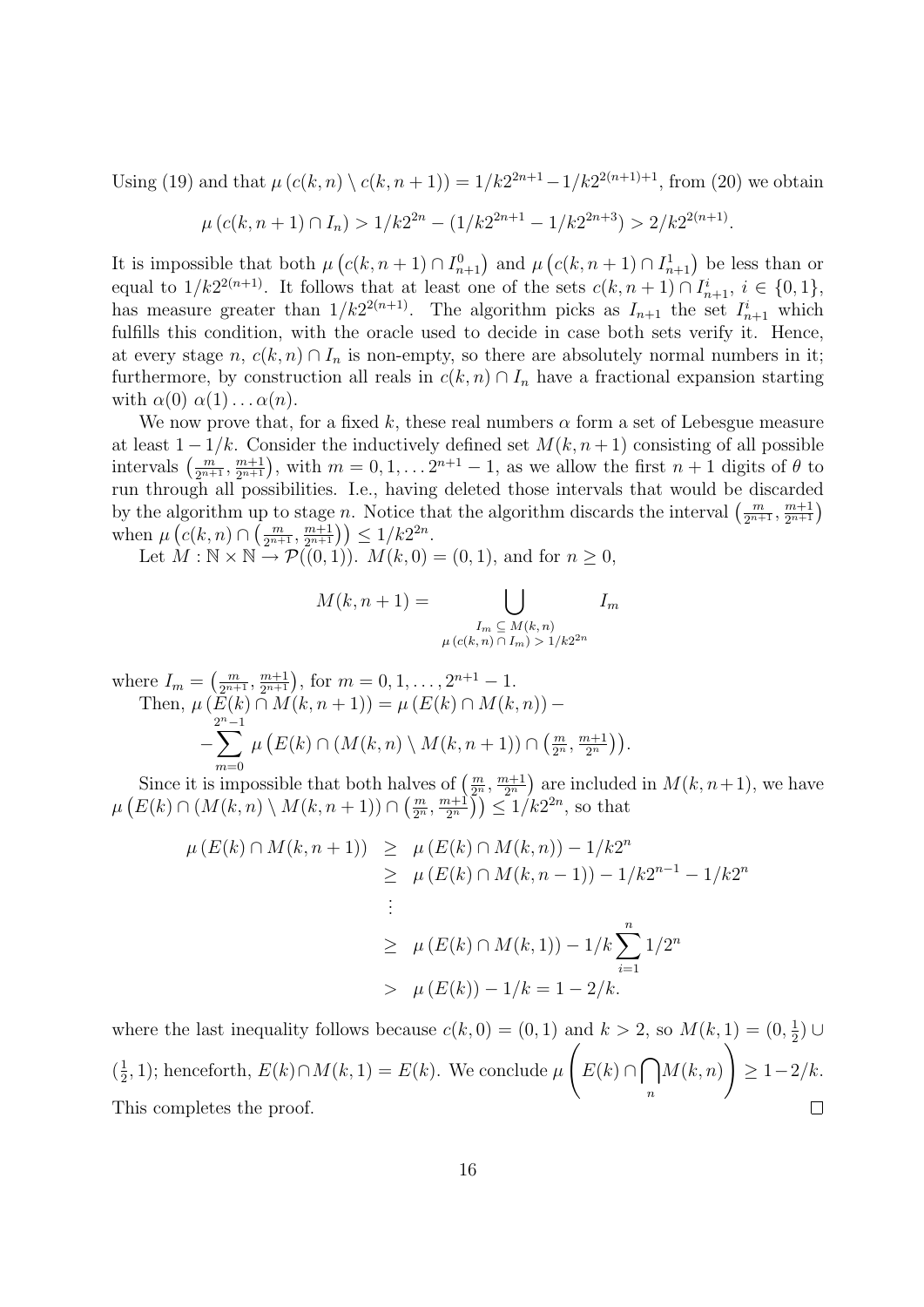**Remark 23** (Convergence to normality). The algorithm outputs the real  $\alpha \in \bigcap_{n\geq 0} c(k, n)$ . By Definitions 22 and 17,  $c(k, n) \subseteq A_{k2^{2n+1}}$  and

$$
A_{k2^{2n+1}} = \bigcap_{2 \leq t \leq T} \bigcap_{1 \leq r \leq L} \bigcap_{\gamma \in \{0, \ldots t-1\}^r} \{ \alpha \in (0,1) : |S(\alpha, t, \gamma, R) - R/t^r| < \varepsilon R \}
$$

with,  $R = k2^{2n+1}$ ,  $L =$ √  $\overline{\ln R}/4$ ,  $T = e^L$ ,  $\varepsilon = T^{-L}$ . This gives an explicit convergence to absolute normality of  $\alpha$ : for each initial segment of  $\alpha$  of length  $R = k2^{2n+1}$  expressed in each scale up to  $T = e^L$  all words of length up to  $L = \sqrt{\ln R}/4$  occur with the expected frequency plus or minus  $e^{-L^2}$ .

Remark 24 (Complexity of the algorithm). The algorithmic complexity of computing the *n*-th digit of  $\alpha$  comes exclusively from the computation of  $\mu(c(k,n) \cap I_n^i)$ ,  $i = 0,1$ . The naive way to obtain this is by constructing  $c(k, n) = A_{k2^{2n+1}} \cap c(k, n-1) \cap (\beta_n, 1)$  and leads to a double exponential time algorithm. In Turing's manuscript there are no properties that would allow for a faster computation, like exploring the relation between the sets  $A_{k2^{2n+1}}$  and  $A_{k2^{2n+2}}$ .

Remark 25 (Absolutely normal reals in every Turing degree). It follows from the algorithm that, for a fixed  $k \in \mathbb{N}$ , by taking particular sequences  $\theta \in \{0,1\}^{\infty}$  one obtains particular absolutely normal numbers, computable in  $\theta$ . In [10] we use a variation of Turing's algorithm that queries the oracle infinitely many times in a controlled way: the algorithm intercalates the oracle digits in fixed positions of the absolutely normal number being constructed. One obtains absolutely normal numbers in each Turing degree (in fact, in each 1-degree). This result can be based either in the reconstruction of Turing's idea presented here, or in our algorithm  $[4]$  inspired by Sierpinski's work  $[14]$ .

Acknowledgements: We thank the referees for their comments, including the results on polynomial time martingales, and other useful remarks. We acknowledge a suggestion of Glyn Harman (personal communication) that helped with the proof of Lemma 8. We are indebted to Max Dickmann for vivid discussions since we started with this work, and for all his numerous and always careful observations.

### References

- [1] Klaus Ambos-Spies and Elvira Mayordomo. Resource-bounded measure and randomness. In Complexity, Logic, and Recursion Theory, pages 1–47. A. Sorbi, Ed., Lecture Notes in Pure and Applied Mathematics, Marcel Dekker, 1997.
- [2] Klaus Ambos-Spies, Sebastiaan Terwijn, and Xizhong Zheng. Resource bounded randomness and weakly complete problems. Theoretical Computer Science, 172:195–207, 1997.
- [3] David H. Bailey and Richard E. Crandall. Random generators and normal numbers. Experimental Mathematics, 11(4):527–546, 2004.